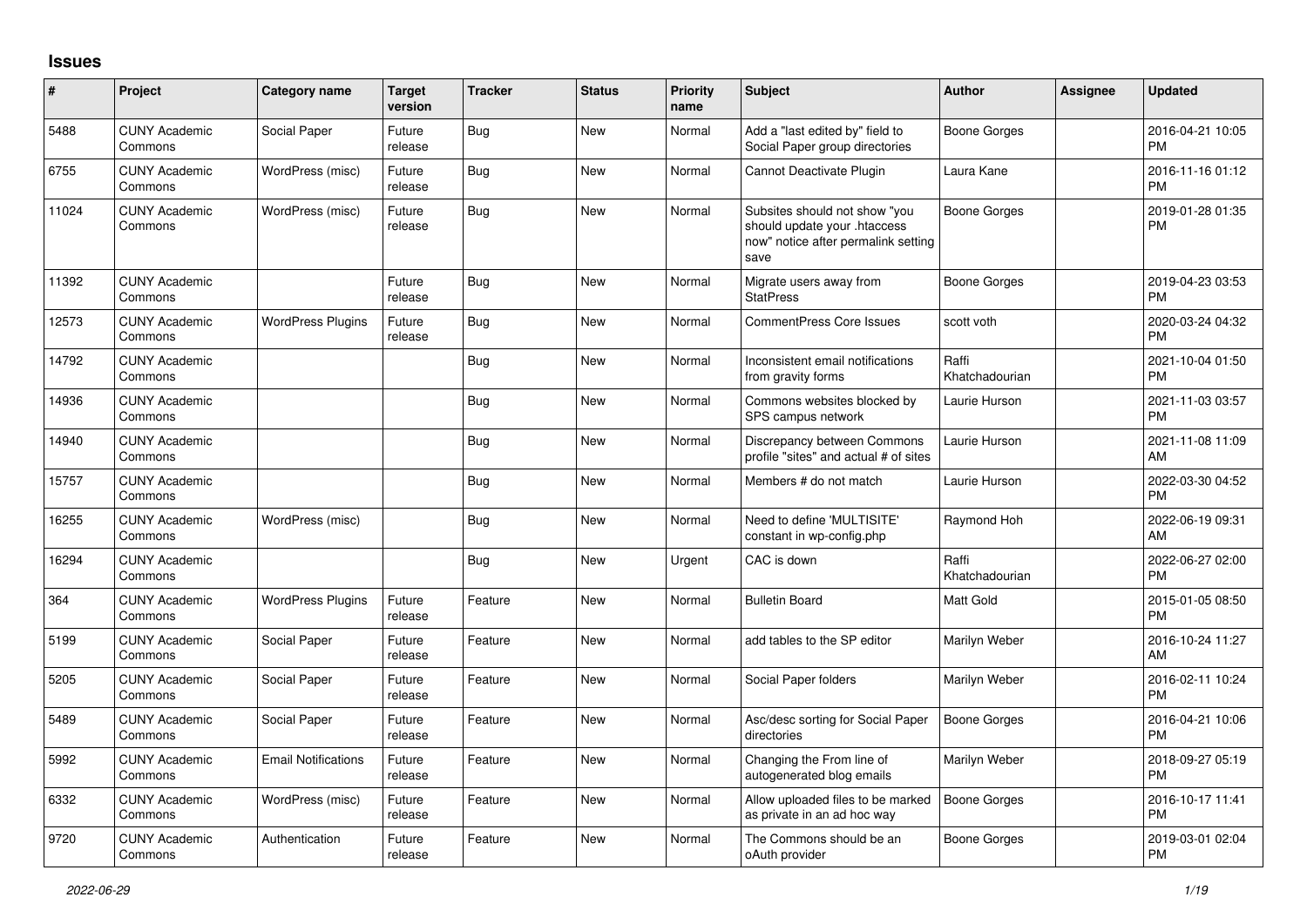| $\pmb{\#}$ | Project                         | Category name            | Target<br>version | <b>Tracker</b> | <b>Status</b>        | <b>Priority</b><br>name | <b>Subject</b>                                                           | <b>Author</b>           | Assignee | <b>Updated</b>                |
|------------|---------------------------------|--------------------------|-------------------|----------------|----------------------|-------------------------|--------------------------------------------------------------------------|-------------------------|----------|-------------------------------|
| 11860      | <b>CUNY Academic</b><br>Commons | Registration             | Future<br>release | Feature        | <b>New</b>           | Normal                  | <b>Ensure Students Are Aware They</b><br>Can Use Aliases At Registration | scott voth              |          | 2019-09-24 08:46<br>AM        |
| 13048      | <b>CUNY Academic</b><br>Commons | Shortcodes and<br>embeds | Future<br>release | Feature        | <b>New</b>           | Normal                  | Jupyter Notebooks support                                                | Boone Gorges            |          | 2020-07-14 11:46<br>AM        |
| 13650      | <b>CUNY Academic</b><br>Commons | Group Library            | Future<br>release | Feature        | <b>New</b>           | Normal                  | Forum Attachments in Group<br>Library                                    | Laurie Hurson           |          | 2021-11-19 12:30<br><b>PM</b> |
| 16314      | <b>CUNY Academic</b><br>Commons | <b>WordPress Plugins</b> |                   | Feature        | <b>New</b>           | Normal                  | Install Multicollab plug-in?                                             | Raffi<br>Khatchadourian |          | 2022-06-28 09:07<br><b>PM</b> |
| 12328      | <b>CUNY Academic</b><br>Commons |                          | Not tracked       | Support        | <b>New</b>           | Normal                  | Sign up Code for Non-CUNY<br>Faculty                                     | Laurie Hurson           |          | 2020-01-28 10:25<br>AM        |
| 12352      | <b>CUNY Academic</b><br>Commons |                          | Not tracked       | Support        | <b>New</b>           | Normal                  | "posts list" page builder block<br>option                                | Marilyn Weber           |          | 2020-02-03 01:29<br><b>PM</b> |
| 14911      | <b>CUNY Academic</b><br>Commons | <b>WordPress Themes</b>  | Not tracked       | Support        | <b>New</b>           | Normal                  | Twentytwentyone theme                                                    | Marilyn Weber           |          | 2021-10-28 10:37<br>AM        |
| 15045      | <b>CUNY Academic</b><br>Commons |                          |                   | Support        | <b>New</b>           | Normal                  | no result for KCeL in the search<br>box on the commons                   | Marilyn Weber           |          | 2021-12-10 11:29<br>AM        |
| 15565      | <b>CUNY Academic</b><br>Commons |                          |                   | Support        | <b>New</b>           | Normal                  | Events - send updates to an email   Marilyn Weber<br>listserv            |                         |          | 2022-03-10 01:06<br><b>PM</b> |
| 15685      | <b>CUNY Academic</b><br>Commons |                          |                   | Support        | <b>New</b>           | High                    | problem with chrome?                                                     | Marilyn Weber           |          | 2022-04-25 03:40<br><b>PM</b> |
| 15816      | <b>CUNY Academic</b><br>Commons |                          | Not tracked       | Support        | <b>New</b>           | Normal                  | slow loading at SPS                                                      | Marilyn Weber           |          | 2022-04-05 01:26<br><b>PM</b> |
| 11843      | <b>CUNY Academic</b><br>Commons | WordPress (misc)         | Future<br>release | Design/UX      | <b>New</b>           | Normal                  | Tweaking the Gutenberg Editor<br>Interface                               | Laurie Hurson           |          | 2022-04-26 12:00<br><b>PM</b> |
| 12436      | <b>CUNY Academic</b><br>Commons |                          | Not tracked       | Bug            | Assigned             | Normal                  | Nightly system downtime                                                  | <b>Boone Gorges</b>     |          | 2020-08-01 09:30<br>AM        |
| 11519      | <b>CUNY Academic</b><br>Commons |                          | Not tracked       | Support        | Assigned             | Normal                  | comment option not appearing                                             | Marilyn Weber           |          | 2019-09-24 10:28<br>AM        |
| 13912      | <b>CUNY Academic</b><br>Commons |                          | Not tracked       | Feature        | Hold                 | Low                     | posting "missed schedule"                                                | Marilyn Weber           |          | 2021-02-23 10:46<br>AM        |
| 11848      | <b>CUNY Academic</b><br>Commons |                          | Not tracked       | Support        | Hold                 | Normal                  | a Dean of Faculty wants to share<br>a large file                         | Marilyn Weber           |          | 2019-09-24 08:44<br>AM        |
| 6356       | <b>CUNY Academic</b><br>Commons | <b>WordPress Plugins</b> | Future<br>release | <b>Bug</b>     | Reporter<br>Feedback | Low                     | Should Subscribe2 be<br>deprecated?                                      | <b>Luke Waltzer</b>     |          | 2017-03-20 12:20<br><b>PM</b> |
| 10769      | <b>CUNY Academic</b><br>Commons | <b>WordPress Themes</b>  | Not tracked       | Bug            | Reporter<br>Feedback | Normal                  | 2011 Theme Sidebar                                                       | Mark Webb               |          | 2018-12-04 04:09<br><b>PM</b> |
| 11120      | <b>CUNY Academic</b><br>Commons | <b>WordPress Plugins</b> | Not tracked       | <b>Bug</b>     | Reporter<br>Feedback | Normal                  | Events Manager Events Not<br>Showing Up                                  | Mark Webb               |          | 2019-02-27 04:10<br><b>PM</b> |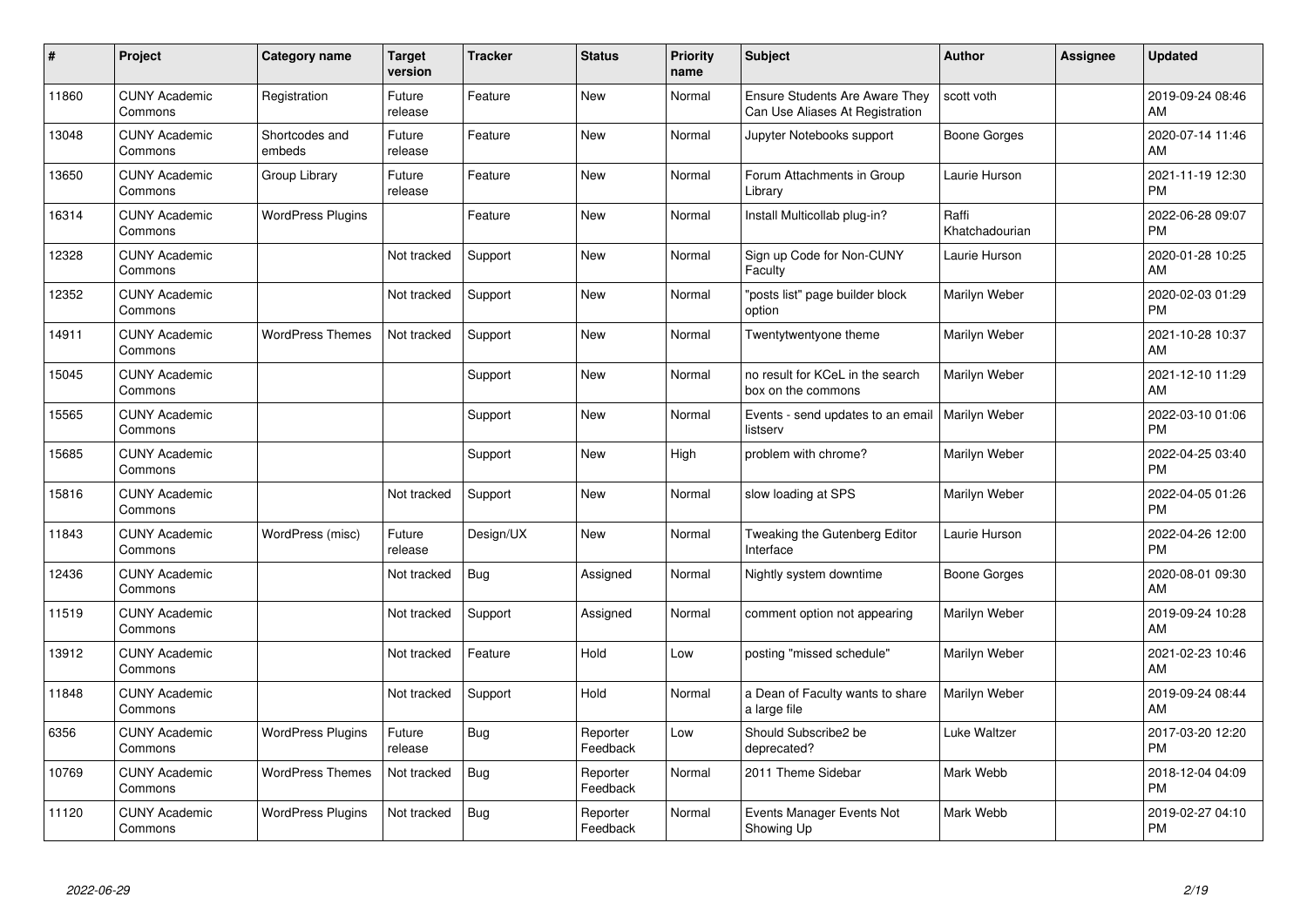| #     | Project                         | Category name            | <b>Target</b><br>version | <b>Tracker</b> | <b>Status</b>        | <b>Priority</b><br>name | <b>Subject</b>                                                                                | Author                  | <b>Assignee</b> | <b>Updated</b>                |
|-------|---------------------------------|--------------------------|--------------------------|----------------|----------------------|-------------------------|-----------------------------------------------------------------------------------------------|-------------------------|-----------------|-------------------------------|
| 11415 | <b>CUNY Academic</b><br>Commons | <b>WordPress Plugins</b> | Not tracked              | <b>Bug</b>     | Reporter<br>Feedback | Normal                  | <b>Blog Subscriptions in Jetpack</b>                                                          | Laurie Hurson           |                 | 2019-05-14 10:34<br>AM        |
| 11556 | <b>CUNY Academic</b><br>Commons | Courses                  | Not tracked              | Bug            | Reporter<br>Feedback | Normal                  | Instructor name given in course<br>listing                                                    | <b>Tom Harbison</b>     |                 | 2019-06-25 04:12<br><b>PM</b> |
| 12198 | <b>CUNY Academic</b><br>Commons |                          | Not tracked              | Bug            | Reporter<br>Feedback | Normal                  | Duplicate listing in My Sites                                                                 | Tom Harbison            |                 | 2019-12-09 05:50<br><b>PM</b> |
| 12360 | <b>CUNY Academic</b><br>Commons | <b>WordPress Themes</b>  | Not tracked              | <b>Bug</b>     | Reporter<br>Feedback | Normal                  | site just says "DANTE We are<br>currently in maintenance mode,<br>please check back shortly." | Marilyn Weber           |                 | 2020-02-04 12:13<br><b>PM</b> |
| 14629 | <b>CUNY Academic</b><br>Commons |                          | Not tracked              | Bug            | Reporter<br>Feedback | Normal                  | Possible Post Order Bug?                                                                      | Syelle Graves           |                 | 2021-09-14 10:47<br>AM        |
| 11077 | <b>CUNY Academic</b><br>Commons | Events                   | Not tracked              | Feature        | Reporter<br>Feedback | Normal                  | Show event category description<br>in event list view                                         | Raffi<br>Khatchadourian |                 | 2019-02-12 10:38<br><b>PM</b> |
| 11131 | <b>CUNY Academic</b><br>Commons |                          | Future<br>release        | Feature        | Reporter<br>Feedback | Normal                  | Image Annotation Plugins                                                                      | Laurie Hurson           |                 | 2019-02-26 11:33<br>AM        |
| 15613 | <b>CUNY Academic</b><br>Commons |                          | 2.0.2                    | Feature        | Reporter<br>Feedback | Normal                  | Adding "Passster" plugin                                                                      | Laurie Hurson           |                 | 2022-06-14 11:36<br>AM        |
| 15923 | <b>CUNY Academic</b><br>Commons |                          | Not tracked              | Feature        | Reporter<br>Feedback | Normal                  | <b>Bellows Plugin Adjustments</b>                                                             | Laurie Hurson           |                 | 2022-04-20 10:10<br>AM        |
| 16290 | <b>CUNY Academic</b><br>Commons |                          |                          | Feature        | Reporter<br>Feedback | Normal                  | Add Table Of Contents Block<br>plug-in                                                        | Raffi<br>Khatchadourian |                 | 2022-06-24 10:26<br>AM        |
| 10273 | <b>CUNY Academic</b><br>Commons | Registration             | Not tracked              | Support        | Reporter<br>Feedback | Normal                  | users combining CF and campus<br>address                                                      | Marilyn Weber           |                 | 2019-09-18 10:58<br>AM        |
| 10657 | <b>CUNY Academic</b><br>Commons |                          | Not tracked              | Support        | Reporter<br>Feedback | Normal                  | child theme problems                                                                          | Marilyn Weber           |                 | 2018-11-08 01:19<br><b>PM</b> |
| 10982 | <b>CUNY Academic</b><br>Commons | Domain Mapping           | Not tracked              | Support        | Reporter<br>Feedback | Normal                  | <b>CNAME</b> question                                                                         | scott voth              |                 | 2019-01-22 04:29<br><b>PM</b> |
| 11509 | <b>CUNY Academic</b><br>Commons |                          | Not tracked              | Support        | Reporter<br>Feedback | Normal                  | deleted Page causing a Menu<br>problem?                                                       | Marilyn Weber           |                 | 2019-06-04 09:54<br>AM        |
| 11771 | <b>CUNY Academic</b><br>Commons |                          | Not tracked              | Support        | Reporter<br>Feedback | Normal                  | post displays in sections                                                                     | Marilyn Weber           |                 | 2019-08-20 10:34<br>AM        |
| 11787 | <b>CUNY Academic</b><br>Commons |                          | Not tracked              | Support        | Reporter<br>Feedback | Normal                  | automated comments notifications<br>on ZenDesk                                                | Marilyn Weber           |                 | 2019-08-26 06:18<br><b>PM</b> |
| 11788 | <b>CUNY Academic</b><br>Commons | <b>WordPress Plugins</b> | Future<br>release        | Support        | Reporter<br>Feedback | Normal                  | Plugin Request - Browse Aloud                                                                 | scott voth              |                 | 2019-09-24 08:42<br>AM        |
| 12350 | <b>CUNY Academic</b><br>Commons | Blogs (BuddyPress)       | Not tracked              | Support        | Reporter<br>Feedback | Normal                  | URL creation problem                                                                          | Marilyn Weber           |                 | 2020-02-03 11:27<br>AM        |
| 13034 | <b>CUNY Academic</b><br>Commons |                          | Not tracked              | Support        | Reporter<br>Feedback | Normal                  | a site is asking people to join the<br>Commons to get a download                              | Marilyn Weber           |                 | 2020-07-12 07:23<br>AM        |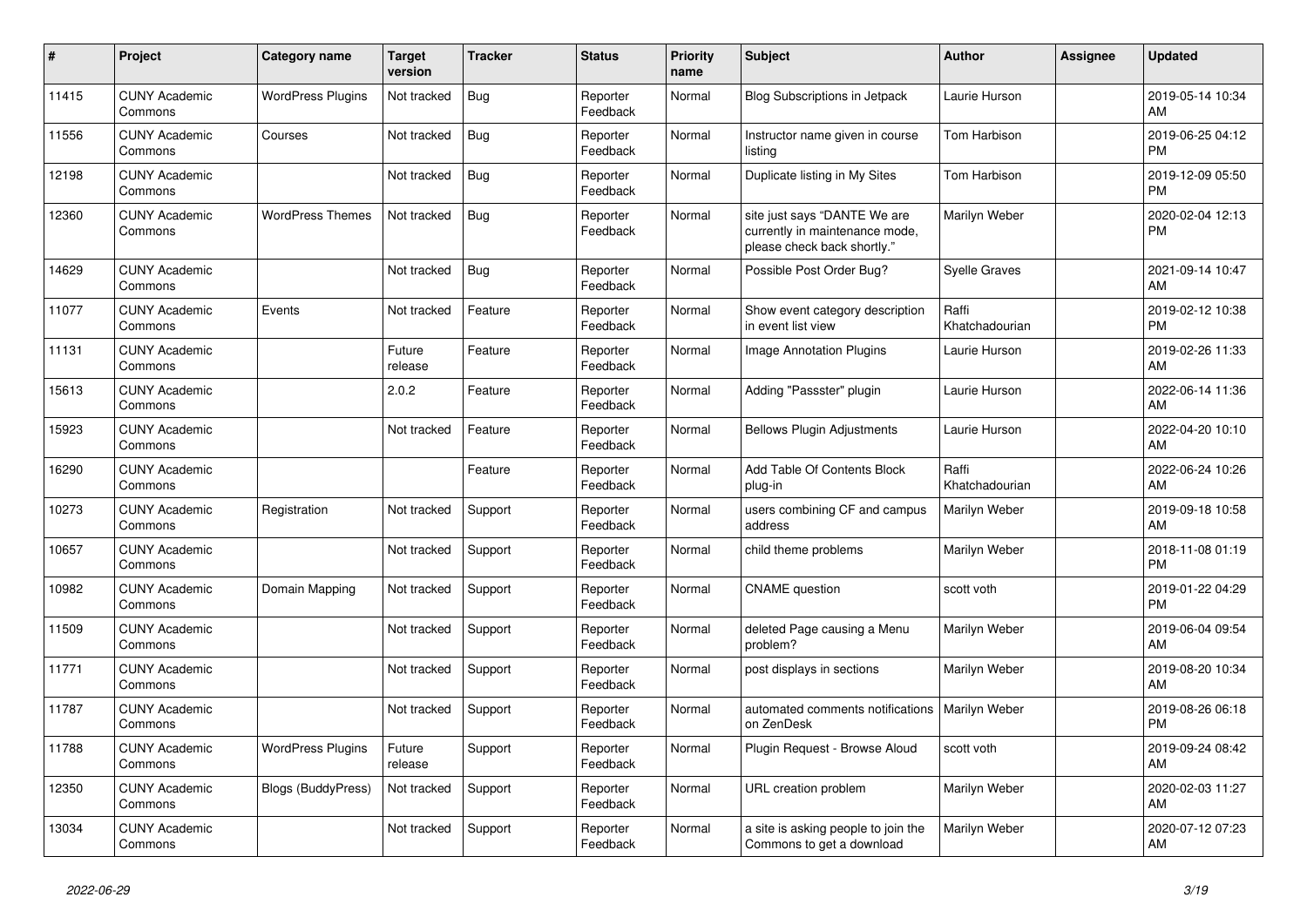| #     | <b>Project</b>                        | Category name    | <b>Target</b><br>version | <b>Tracker</b> | <b>Status</b>        | <b>Priority</b><br>name | <b>Subject</b>                                                                            | <b>Author</b>       | <b>Assignee</b>   | <b>Updated</b>                |
|-------|---------------------------------------|------------------|--------------------------|----------------|----------------------|-------------------------|-------------------------------------------------------------------------------------------|---------------------|-------------------|-------------------------------|
| 13255 | <b>CUNY Academic</b><br>Commons       |                  | Not tracked              | Support        | Reporter<br>Feedback | Normal                  | Accessibility problems                                                                    | Marilyn Weber       |                   | 2020-09-01 05:48<br><b>PM</b> |
| 13975 | <b>CUNY Academic</b><br>Commons       | Social Paper     | Not tracked              | Support        | Reporter<br>Feedback | Normal                  | can't approve comments on Social<br>Paper paper                                           | Marilyn Weber       |                   | 2021-02-12 09:33<br>AM        |
| 14074 | <b>CUNY Academic</b><br>Commons       | WordPress (misc) | Not tracked              | Support        | Reporter<br>Feedback | Normal                  | page password protection<br>problem                                                       | Marilyn Weber       |                   | 2021-03-02 11:03<br>AM        |
| 14398 | <b>CUNY Academic</b><br>Commons       |                  | Not tracked              | Support        | Reporter<br>Feedback | Normal                  | Events plug-in notification<br>problem                                                    | Marilyn Weber       |                   | 2021-05-11 11:21<br>AM        |
| 14538 | <b>CUNY Academic</b><br>Commons       |                  | Not tracked              | Support        | Reporter<br>Feedback | Normal                  | <b>Weebly To Commons</b>                                                                  | Laurie Hurson       |                   | 2021-09-14 10:47<br>AM        |
| 14784 | <b>CUNY Academic</b><br>Commons       |                  |                          | Support        | Reporter<br>Feedback | Normal                  | User report of logo problem when<br>using Customizer theme                                | Marilyn Weber       |                   | 2021-09-17 10:25<br>AM        |
| 14842 | <b>CUNY Academic</b><br>Commons       |                  | Not tracked              | Support        | Reporter<br>Feedback | Normal                  | Question about widgets and block<br>editor                                                | Gina Cherry         |                   | 2021-10-06 03:01<br><b>PM</b> |
| 14900 | <b>CUNY Academic</b><br>Commons       |                  | Not tracked              | Support        | Reporter<br>Feedback | Normal                  | previous theme?                                                                           | Marilyn Weber       |                   | 2021-10-25 10:31<br>AM        |
| 15169 | <b>CUNY Academic</b><br>Commons       |                  | 2.0.2                    | Support        | Reporter<br>Feedback | Normal                  | new Prelude website zipfiles for<br>custom theme and other files.                         | Marilyn Weber       |                   | 2022-06-14 11:36<br>AM        |
| 15176 | <b>CUNY Academic</b><br>Commons       |                  | Not tracked              | Support        | Reporter<br>Feedback | Normal                  | Archiving Q Writing & Old<br>Wordpress Sites on the Commons                               | Laurie Hurson       |                   | 2022-02-08 10:28<br>AM        |
| 15260 | <b>CUNY Academic</b><br>Commons       |                  |                          | Support        | Reporter<br>Feedback | Normal                  | Diacritical markings   European<br>Stages                                                 | Marilyn Weber       |                   | 2022-02-04 08:16<br>AM        |
| 15370 | <b>CUNY Academic</b><br>Commons       |                  |                          | Support        | Reporter<br>Feedback | Normal                  | All-in-One Event Calendar?                                                                | Marilyn Weber       |                   | 2022-02-17 11:03<br>AM        |
| 15655 | <b>CUNY Academic</b><br>Commons       |                  | 2.0.2                    | Support        | Reporter<br>Feedback | Normal                  | Event Aggregator plugin?                                                                  | Marilyn Weber       |                   | 2022-06-14 11:36<br>AM        |
| 16099 | <b>CUNY Academic</b><br>Commons       |                  |                          | Support        | Reporter<br>Feedback | Normal                  | request for Newsletter Glue                                                               | Marilyn Weber       |                   | 2022-05-13 12:14<br><b>PM</b> |
| 10380 | <b>CUNY Academic</b><br>Commons       | WordPress (misc) | Future<br>release        | Feature        | In Progress          | Normal                  | Remove blacklisted plugins                                                                | <b>Boone Gorges</b> |                   | 2022-04-26 12:00<br><b>PM</b> |
| 2577  | <b>NYCDH Community</b><br><b>Site</b> |                  |                          | Feature        | Assigned             | Low                     | Investigate Potential to Add Links<br>to the Forum                                        | <b>Mark Newton</b>  | Alex Gil          | 2013-05-16 09:40<br><b>PM</b> |
| 2576  | <b>NYCDH Community</b><br>Site        |                  |                          | Bug            | Hold                 | Low                     | Test Next Button in Javascript<br><b>Tutorial Under Activities</b>                        | <b>Mark Newton</b>  | Alex Gil          | 2013-05-18 02:55<br><b>PM</b> |
| 11968 | JustPublics@365<br>MediaCamp          |                  |                          | Feature        | <b>New</b>           | Normal                  | Nanoscience Retractable Display<br>Unit                                                   | Donald Cherry       | Bonnie<br>Eissner | 2021-02-19 08:50<br>AM        |
| 7022  | <b>CUNY Academic</b><br>Commons       | Announcements    | Future<br>release        | Bug            | <b>New</b>           | Normal                  | Sitewide announcements should<br>be displayed on, and dismissable<br>from, mapped domains | <b>Boone Gorges</b> | Boone<br>Gorges   | 2018-03-22 10:18<br>AM        |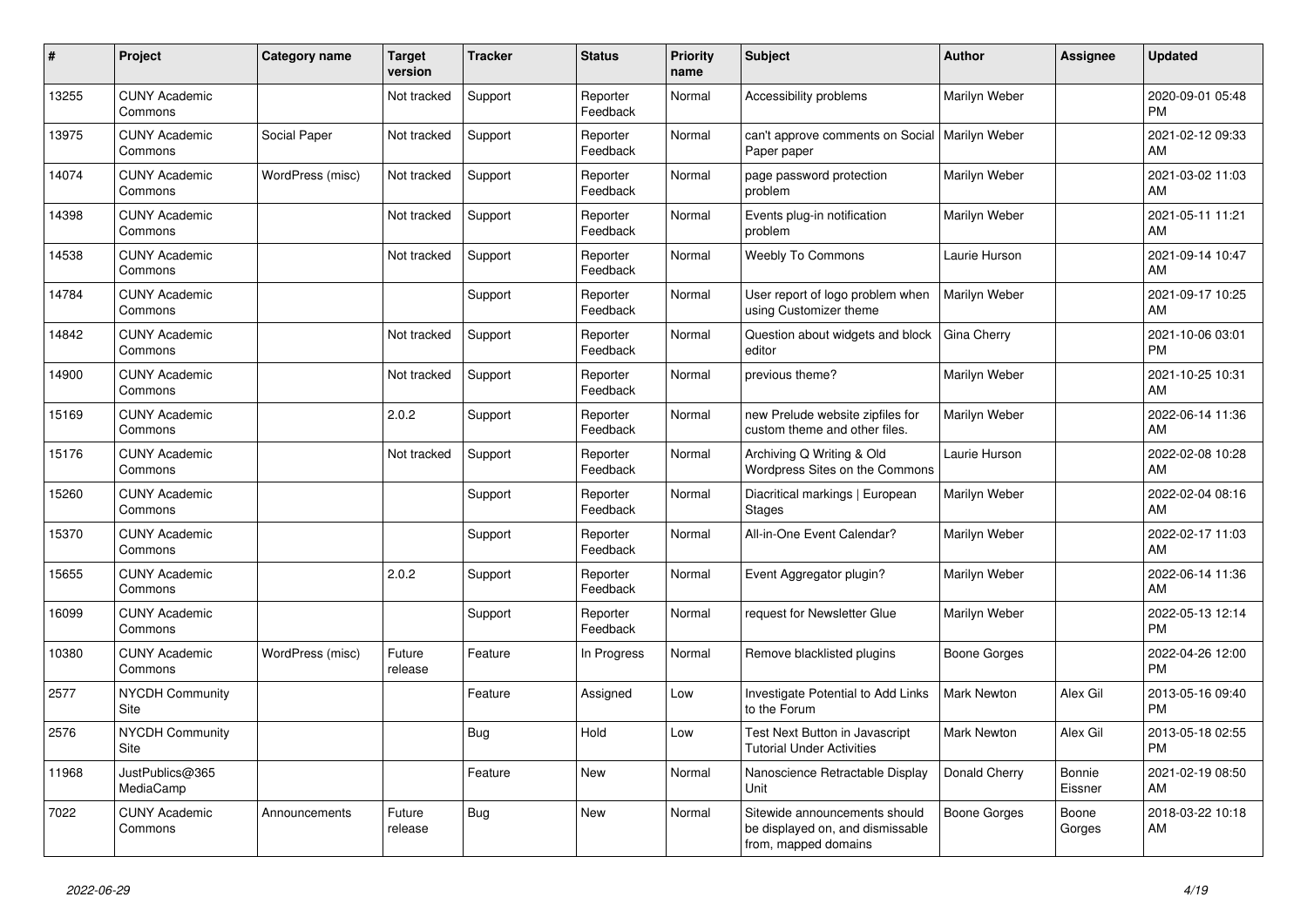| #     | Project                         | Category name            | <b>Target</b><br>version | <b>Tracker</b> | <b>Status</b> | <b>Priority</b><br>name | Subject                                                                           | <b>Author</b>       | <b>Assignee</b> | <b>Updated</b>                |
|-------|---------------------------------|--------------------------|--------------------------|----------------|---------------|-------------------------|-----------------------------------------------------------------------------------|---------------------|-----------------|-------------------------------|
| 7663  | <b>CUNY Academic</b><br>Commons | Social Paper             | Future<br>release        | <b>Bug</b>     | <b>New</b>    | Normal                  | Social Paper notifications not<br>formatted correctly on secondary<br>sites       | <b>Boone Gorges</b> | Boone<br>Gorges | 2018-04-16 03:52<br>PM        |
| 7981  | <b>CUNY Academic</b><br>Commons | Social Paper             | Future<br>release        | Bug            | New           | Normal                  | Social Paper comments should<br>not go to spam                                    | <b>Luke Waltzer</b> | Boone<br>Gorges | 2018-04-16 03:52<br>PM        |
| 9926  | <b>CUNY Academic</b><br>Commons | <b>WordPress Plugins</b> | Future<br>release        | Bug            | New           | Normal                  | twitter-mentions-as-comments<br>cron jobs can run long                            | <b>Boone Gorges</b> | Boone<br>Gorges | 2018-10-24 12:34<br><b>PM</b> |
| 10794 | <b>CUNY Academic</b><br>Commons | Performance              | Not tracked              | <b>Bug</b>     | New           | Normal                  | Memcached connection<br>occasionally breaks                                       | <b>Boone Gorges</b> | Boone<br>Gorges | 2018-12-06 03:30<br><b>PM</b> |
| 12438 | <b>CUNY Academic</b><br>Commons | Courses                  | Not tracked              | Bug            | New           | Normal                  | Site appearing twice                                                              | Laurie Hurson       | Boone<br>Gorges | 2020-02-18 01:34<br>PM        |
| 13949 | <b>CUNY Academic</b><br>Commons |                          | Not tracked              | <b>Bug</b>     | New           | Normal                  | Continued debugging of runaway<br>MySQL connections                               | <b>Matt Gold</b>    | Boone<br>Gorges | 2021-09-14 10:42<br>AM        |
| 14908 | <b>CUNY Academic</b><br>Commons | Performance              |                          | <b>Bug</b>     | <b>New</b>    | Normal                  | Stale object cache on cdev                                                        | Raymond Hoh         | Boone<br>Gorges | 2021-12-07 09:45<br>AM        |
| 14987 | <b>CUNY Academic</b><br>Commons | <b>WordPress Plugins</b> | Future<br>release        | <b>Bug</b>     | New           | Normal                  | Elementor update causes<br>database freeze-up                                     | <b>Boone Gorges</b> | Boone<br>Gorges | 2021-11-29 12:02<br>PM        |
| 16199 | <b>CUNY Academic</b><br>Commons | Directories              | 2.0.2                    | <b>Bug</b>     | <b>New</b>    | Normal                  | Removed "Semester" Filter from<br><b>Courses Directory</b>                        | Laurie Hurson       | Boone<br>Gorges | 2022-06-14 11:36<br>AM        |
| 16307 | <b>CUNY Academic</b><br>Commons |                          |                          | Bug            | New           | Normal                  | Add brief messaging to<br>accept/decline group membership<br>requests             | <b>Matt Gold</b>    | Boone<br>Gorges | 2022-06-27 06:13<br>PM        |
| 1166  | <b>CUNY Academic</b><br>Commons | <b>Email Invitations</b> | Future<br>release        | Feature        | New           | Low                     | Better organizational tools for<br>Sent Invites                                   | <b>Boone Gorges</b> | Boone<br>Gorges | 2015-11-09 06:02<br>PM        |
| 1167  | <b>CUNY Academic</b><br>Commons | <b>Email Invitations</b> | Future<br>release        | Feature        | <b>New</b>    | Low                     | Allow email invitations to be<br>resent                                           | <b>Boone Gorges</b> | Boone<br>Gorges | 2015-11-12 12:53<br>AM        |
| 2753  | <b>CUNY Academic</b><br>Commons | <b>Public Portfolio</b>  | Future<br>release        | Feature        | <b>New</b>    | Normal                  | Create actual actual tagification in<br>academic interests and other<br>fields    | Micki Kaufman       | Boone<br>Gorges | 2015-01-05 08:52<br>PM        |
| 3048  | <b>CUNY Academic</b><br>Commons | <b>Public Portfolio</b>  | Future<br>release        | Feature        | <b>New</b>    | Low                     | Images for rich text profile fields                                               | <b>Boone Gorges</b> | Boone<br>Gorges | 2014-02-19 12:56<br>PM        |
| 3580  | <b>CUNY Academic</b><br>Commons | Group Blogs              | Future<br>release        | Feature        | <b>New</b>    | Normal                  | Multiple blogs per group                                                          | Boone Gorges        | Boone<br>Gorges | 2018-02-20 02:02<br><b>PM</b> |
| 3615  | <b>CUNY Academic</b><br>Commons | Redmine                  | Not tracked              | Feature        | New           | Low                     | Create Redmine issues via email                                                   | Dominic Giglio      | Boone<br>Gorges | 2017-11-16 11:36<br>AM        |
| 4481  | <b>CUNY Academic</b><br>Commons | Events                   | Future<br>release        | Feature        | New           | Normal                  | Group admins/mods should have<br>the ability to unlink an event from<br>the group | <b>Boone Gorges</b> | Boone<br>Gorges | 2017-04-24 03:53<br><b>PM</b> |
| 5052  | <b>CUNY Academic</b><br>Commons | Social Paper             | Future<br>release        | Feature        | New           | Low                     | Sentence by sentence or line by<br>line comments (SP suggestion #3)               | Marilyn Weber       | Boone<br>Gorges | 2016-02-11 10:24<br>PM        |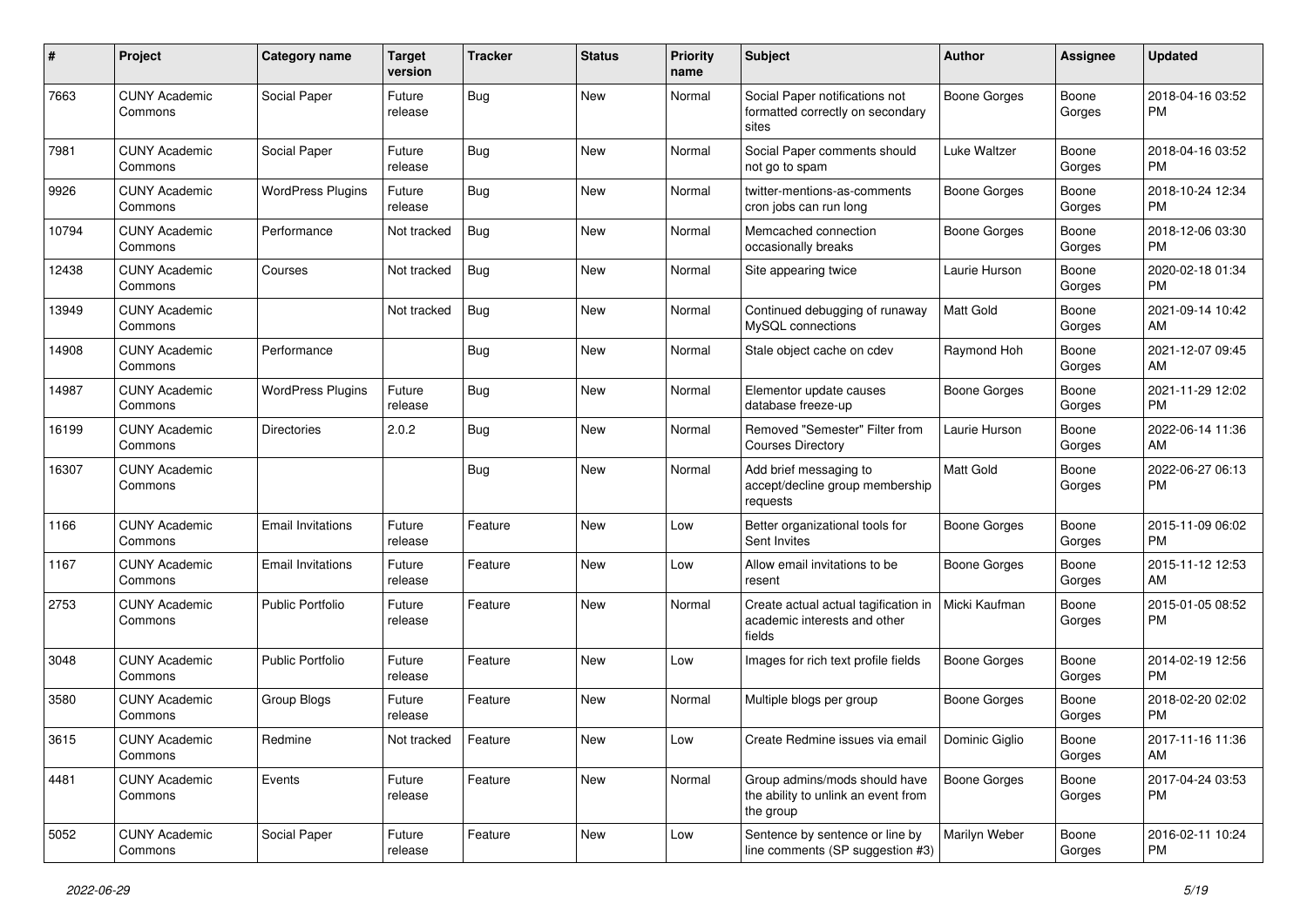| #     | Project                         | Category name              | <b>Target</b><br>version | <b>Tracker</b> | <b>Status</b> | Priority<br>name | <b>Subject</b>                                                                                | <b>Author</b>           | Assignee        | <b>Updated</b>                |
|-------|---------------------------------|----------------------------|--------------------------|----------------|---------------|------------------|-----------------------------------------------------------------------------------------------|-------------------------|-----------------|-------------------------------|
| 6389  | <b>CUNY Academic</b><br>Commons | <b>BuddyPress Docs</b>     | Future<br>release        | Feature        | <b>New</b>    | Low              | Make Discussion Area Visible<br>When Editing a Doc                                            | <b>Luke Waltzer</b>     | Boone<br>Gorges | 2016-10-21 04:16<br><b>PM</b> |
| 8835  | <b>CUNY Academic</b><br>Commons | <b>Blogs (BuddyPress)</b>  | Future<br>release        | Feature        | <b>New</b>    | Normal           | Extend cuny.is shortlinks to sites                                                            | <b>Luke Waltzer</b>     | Boone<br>Gorges | 2022-04-26 11:59<br>AM        |
| 10226 | <b>CUNY Academic</b><br>Commons | Courses                    | Future<br>release        | Feature        | <b>New</b>    | Normal           | Add "My Courses" to drop down<br>list                                                         | scott voth              | Boone<br>Gorges | 2021-11-19 12:42<br><b>PM</b> |
| 11531 | <b>CUNY Academic</b><br>Commons | Events                     | Future<br>release        | Feature        | <b>New</b>    | Normal           | Main Events calendar should<br>include non-public events that<br>user has access to           | scott voth              | Boone<br>Gorges | 2019-06-11 10:00<br>AM        |
| 12042 | <b>CUNY Academic</b><br>Commons | <b>Email Notifications</b> | Future<br>release        | Feature        | <b>New</b>    | Normal           | Improved error logging for BPGES<br>send queue                                                | <b>Boone Gorges</b>     | Boone<br>Gorges | 2021-11-19 12:25<br><b>PM</b> |
| 12091 | <b>CUNY Academic</b><br>Commons | Group Files                | Future<br>release        | Feature        | <b>New</b>    | Normal           | Improved pre-upload file<br>validation for bp-group-documents                                 | <b>Boone Gorges</b>     | Boone<br>Gorges | 2019-11-14 01:21<br><b>PM</b> |
| 12911 | <b>CUNY Academic</b><br>Commons |                            | Not tracked              | Feature        | <b>New</b>    | Normal           | Block access to xmlrpc.php based<br>on User-Agent                                             | Boone Gorges            | Boone<br>Gorges | 2020-06-09 05:12<br><b>PM</b> |
| 13370 | <b>CUNY Academic</b><br>Commons | Group Library              | Future<br>release        | Feature        | <b>New</b>    | Normal           | Library bulk deletion and folder<br>editing                                                   | Colin McDonald          | Boone<br>Gorges | 2020-10-13 10:41<br>AM        |
| 13466 | <b>CUNY Academic</b><br>Commons | Cavalcade                  | Future<br>release        | Feature        | <b>New</b>    | Normal           | Automated cleanup for duplicate<br>Cavalcade tasks                                            | <b>Boone Gorges</b>     | Boone<br>Gorges | 2020-10-13 05:24<br><b>PM</b> |
| 13835 | <b>CUNY Academic</b><br>Commons | WordPress (misc)           | Future<br>release        | Feature        | <b>New</b>    | Normal           | Allow OneSearch widget to have<br>'CUNY' as campus                                            | <b>Boone Gorges</b>     | Boone<br>Gorges | 2021-11-19 12:39<br><b>PM</b> |
| 14184 | <b>CUNY Academic</b><br>Commons | <b>Public Portfolio</b>    | Future<br>release        | Feature        | <b>New</b>    | Normal           | Centralized mechanism for storing<br>Campus affiliations                                      | <b>Boone Gorges</b>     | Boone<br>Gorges | 2022-01-04 11:35<br>AM        |
| 14309 | <b>CUNY Academic</b><br>Commons | Group Library              | Future<br>release        | Feature        | <b>New</b>    | Normal           | Better handling of<br>bp_group_document file<br>download attempts when file is<br>not present | <b>Boone Gorges</b>     | Boone<br>Gorges | 2021-11-19 12:28<br><b>PM</b> |
| 15883 | <b>CUNY Academic</b><br>Commons |                            | 2.1.0                    | Feature        | <b>New</b>    | Normal           | Release BPGES update                                                                          | <b>Boone Gorges</b>     | Boone<br>Gorges | 2022-05-26 10:39<br>AM        |
| 11496 | <b>CUNY Academic</b><br>Commons | <b>Public Portfolio</b>    | 1.15.2                   | Support        | <b>New</b>    | Normal           | Replace Twitter Icon on Member<br>Portfolio page                                              | scott voth              | Boone<br>Gorges | 2019-06-06 01:03<br><b>PM</b> |
| 15767 | <b>CUNY Academic</b><br>Commons | WordPress (misc)           |                          | Support        | <b>New</b>    | Normal           | Site loading slowly                                                                           | scott voth              | Boone<br>Gorges | 2022-04-04 08:56<br><b>PM</b> |
| 4592  | <b>CUNY Academic</b><br>Commons | Events                     | Future<br>release        | Design/UX      | <b>New</b>    | Normal           | Event Creation - Venue Dropdown<br>Slow                                                       | Samantha Raddatz        | Boone<br>Gorges | 2015-09-14 04:56<br><b>PM</b> |
| 5182  | <b>CUNY Academic</b><br>Commons | Social Paper               | Future<br>release        | Design/UX      | New           | Normal           | "Publishing" a private paper on<br>social paper?                                              | Raffi<br>Khatchadourian | Boone<br>Gorges | 2016-10-13 04:12<br><b>PM</b> |
| 15210 | <b>CUNY Academic</b><br>Commons | Analytics                  | Not tracked              | Design/UX      | New           | Normal           | Google Analytics improvements                                                                 | Colin McDonald          | Boone<br>Gorges | 2022-05-24 10:47<br>AM        |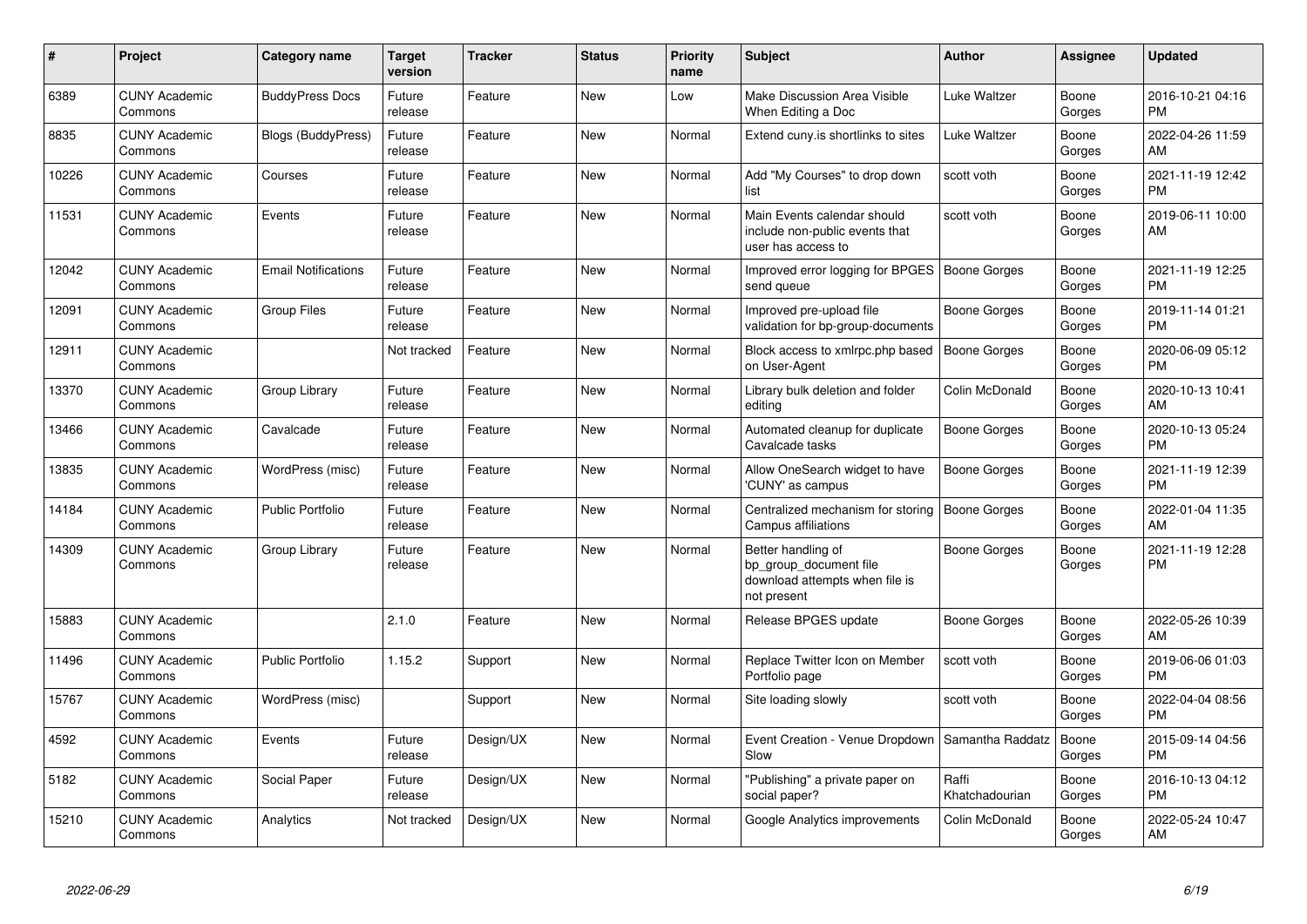| #    | <b>Project</b>                  | Category name            | Target<br>version | <b>Tracker</b> | <b>Status</b> | <b>Priority</b><br>name | <b>Subject</b>                                                         | <b>Author</b>       | Assignee        | <b>Updated</b>                |
|------|---------------------------------|--------------------------|-------------------|----------------|---------------|-------------------------|------------------------------------------------------------------------|---------------------|-----------------|-------------------------------|
| 2618 | <b>NYCDH Community</b><br>Site  |                          |                   | <b>Bug</b>     | Assigned      | Low                     | Mark blogs as spam when created   Matt Gold<br>by users marked as spam |                     | Boone<br>Gorges | 2013-06-09 11:38<br><b>PM</b> |
| 58   | <b>CUNY Academic</b><br>Commons | BuddyPress (misc)        | Future<br>release | Feature        | Assigned      | Low                     | Make member search sortable by<br>last name                            | Roberta Brody       | Boone<br>Gorges | 2010-08-26 02:38<br><b>PM</b> |
| 287  | <b>CUNY Academic</b><br>Commons | WordPress (misc)         | Future<br>release | Feature        | Assigned      | Normal                  | Create troubleshooting tool for<br>account sign-up                     | <b>Matt Gold</b>    | Boone<br>Gorges | 2015-11-09 06:17<br><b>PM</b> |
| 377  | <b>CUNY Academic</b><br>Commons | BuddyPress (misc)        | Future<br>release | Feature        | Assigned      | Normal                  | Like buttons                                                           | <b>Matt Gold</b>    | Boone<br>Gorges | 2010-11-16 05:13<br><b>PM</b> |
| 435  | <b>CUNY Academic</b><br>Commons | BuddyPress (misc)        | Future<br>release | Feature        | Assigned      | Normal                  | Include Avatar Images in Forum<br><b>Post Notification Emails</b>      | <b>Matt Gold</b>    | Boone<br>Gorges | 2010-12-08 12:40<br><b>PM</b> |
| 500  | <b>CUNY Academic</b><br>Commons | BuddyPress (misc)        | Future<br>release | Feature        | Assigned      | Normal                  | <b>Export Group Data</b>                                               | Matt Gold           | Boone<br>Gorges | 2010-12-19 12:09<br><b>PM</b> |
| 519  | <b>CUNY Academic</b><br>Commons | <b>BuddyPress Docs</b>   | Future<br>release | Feature        | Assigned      | Low                     | TOC for individual docs - for new<br>BP "wiki-like" plugin             | scott voth          | Boone<br>Gorges | 2015-11-09 05:54<br><b>PM</b> |
| 554  | <b>CUNY Academic</b><br>Commons | BuddyPress (misc)        | Future<br>release | Feature        | Assigned      | Normal                  | Add Trackback notifications to<br>site-wide activity feed              | <b>Matt Gold</b>    | Boone<br>Gorges | 2015-11-09 06:19<br>PM        |
| 585  | <b>CUNY Academic</b><br>Commons | Group Forums             | Future<br>release | Feature        | Assigned      | Normal                  | Merge Forum Topics                                                     | Sarah Morgano       | Boone<br>Gorges | 2011-07-06 04:11<br><b>PM</b> |
| 599  | <b>CUNY Academic</b><br>Commons | BuddyPress (misc)        | Future<br>release | Feature        | Assigned      | Normal                  | Consider adding rating plugins for<br>BuddyPress/BBPress               | <b>Matt Gold</b>    | Boone<br>Gorges | 2011-08-22 06:50<br><b>PM</b> |
| 618  | <b>CUNY Academic</b><br>Commons | <b>BuddyPress Docs</b>   | Future<br>release | Feature        | Assigned      | Normal                  | BuddyPress Docs: export formats                                        | <b>Boone Gorges</b> | Boone<br>Gorges | 2015-11-09 05:38<br><b>PM</b> |
| 635  | <b>CUNY Academic</b><br>Commons | BuddyPress (misc)        | Future<br>release | Feature        | Assigned      | Normal                  | Big Blue Button -<br>Videoconferencing in Groups and<br><b>Blogs</b>   | Matt Gold           | Boone<br>Gorges | 2011-03-14 03:24<br><b>PM</b> |
| 658  | <b>CUNY Academic</b><br>Commons | <b>WordPress Plugins</b> | Future<br>release | Feature        | Assigned      | Normal                  | Rebulid Sitewide Tag Suggestion                                        | <b>Matt Gold</b>    | Boone<br>Gorges | 2015-01-05 08:47<br><b>PM</b> |
| 1165 | <b>CUNY Academic</b><br>Commons | <b>Email Invitations</b> | Future<br>release | Feature        | Assigned      | Low                     | Allow saved lists of invitees under<br>Send Invites                    | Boone Gorges        | Boone<br>Gorges | 2015-11-09 06:03<br><b>PM</b> |
| 1417 | <b>CUNY Academic</b><br>Commons | <b>BuddyPress Docs</b>   | Future<br>release | Feature        | Assigned      | Low                     | <b>Bulk actions for BuddyPress Docs</b>                                | <b>Boone Gorges</b> | Boone<br>Gorges | 2016-10-17 10:41<br><b>PM</b> |
| 1422 | <b>CUNY Academic</b><br>Commons | <b>BuddyPress Docs</b>   | Future<br>release | Feature        | Assigned      | Normal                  | Make "created Doc" activity icons<br>non-mini                          | <b>Boone Gorges</b> | Boone<br>Gorges | 2015-11-09 05:48<br><b>PM</b> |
| 1460 | <b>CUNY Academic</b><br>Commons | Analytics                | Future<br>release | Feature        | Assigned      | Normal                  | Update System Report                                                   | <b>Brian Foote</b>  | Boone<br>Gorges | 2015-11-09 06:13<br><b>PM</b> |
| 1508 | <b>CUNY Academic</b><br>Commons | WordPress (misc)         | Future<br>release | Feature        | Assigned      | Normal                  | Share login cookies across<br>mapped domains                           | Boone Gorges        | Boone<br>Gorges | 2012-07-02 12:12<br><b>PM</b> |
| 1562 | <b>CUNY Academic</b><br>Commons | <b>WordPress Plugins</b> | Future<br>release | Feature        | Assigned      | Low                     | Play with NYT Collaborative<br><b>Authoring Tool</b>                   | <b>Matt Gold</b>    | Boone<br>Gorges | 2015-01-05 08:47<br><b>PM</b> |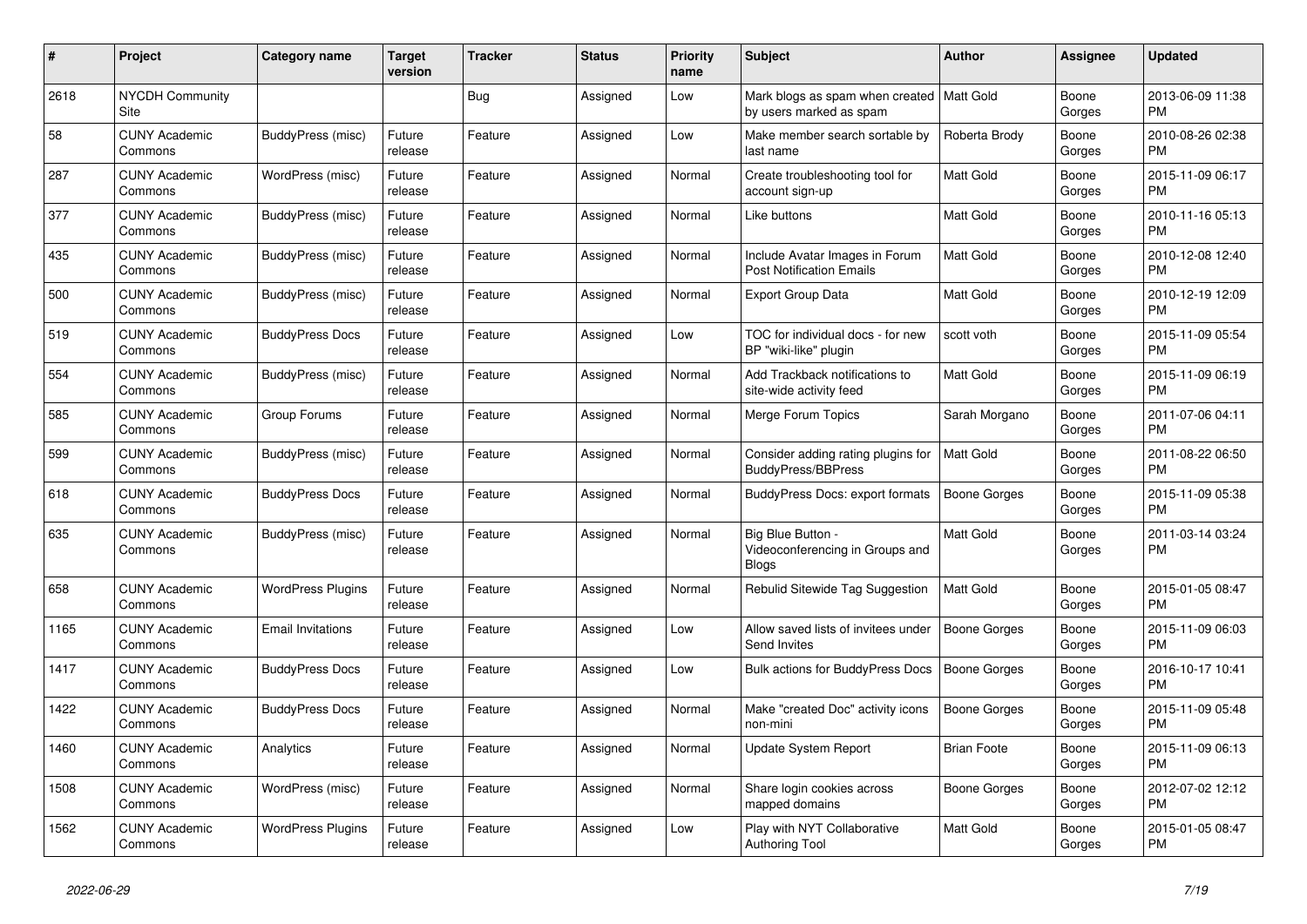| #    | Project                         | Category name                  | Target<br>version | <b>Tracker</b> | <b>Status</b> | <b>Priority</b><br>name | <b>Subject</b>                                                              | <b>Author</b>       | Assignee        | <b>Updated</b>                |
|------|---------------------------------|--------------------------------|-------------------|----------------|---------------|-------------------------|-----------------------------------------------------------------------------|---------------------|-----------------|-------------------------------|
| 1744 | <b>CUNY Academic</b><br>Commons | <b>BuddyPress Docs</b>         | Future<br>release | Feature        | Assigned      | Normal                  | Spreadsheet-style Docs                                                      | <b>Boone Gorges</b> | Boone<br>Gorges | 2015-11-09 06:13<br><b>PM</b> |
| 1888 | <b>CUNY Academic</b><br>Commons | Home Page                      | Future<br>release | Feature        | Assigned      | Normal                  | Refactor BP MPO Activity Filter to<br>support proper pagination             | Sarah Morgano       | Boone<br>Gorges | 2014-05-01 07:11<br><b>PM</b> |
| 2013 | <b>CUNY Academic</b><br>Commons | <b>Public Portfolio</b>        | Future<br>release | Feature        | Assigned      | Low                     | Have Profile Privacy Options<br>show up only for filled-in fields           | Matt Gold           | Boone<br>Gorges | 2015-11-09 06:09<br><b>PM</b> |
| 2223 | <b>CUNY Academic</b><br>Commons | <b>WordPress Plugins</b>       | Future<br>release | Feature        | Assigned      | Low                     | Add Participad to the CUNY<br><b>Academic Commons</b>                       | <b>Matt Gold</b>    | Boone<br>Gorges | 2014-09-17 10:03<br><b>PM</b> |
| 2325 | <b>CUNY Academic</b><br>Commons | BuddyPress (misc)              | Future<br>release | Feature        | Assigned      | Low                     | Profile should have separate<br>fields for first/last names                 | local admin         | Boone<br>Gorges | 2015-11-09 06:09<br><b>PM</b> |
| 2523 | <b>CUNY Academic</b><br>Commons | <b>BuddyPress Docs</b>         | Future<br>release | Feature        | Assigned      | Normal                  | Allow Users to Upload Images to<br><b>BP</b> Docs                           | <b>Matt Gold</b>    | Boone<br>Gorges | 2015-11-09 06:14<br><b>PM</b> |
| 2610 | <b>CUNY Academic</b><br>Commons | Group Invitations              | Future<br>release | Feature        | Assigned      | Low                     | Request: Custom invitation<br>message to group invites                      | local admin         | Boone<br>Gorges | 2015-11-09 06:13<br><b>PM</b> |
| 3002 | <b>CUNY Academic</b><br>Commons | Search                         | Future<br>release | Feature        | Assigned      | Normal                  | Overhaul CAC search by using<br>external search appliance                   | Boone Gorges        | Boone<br>Gorges | 2020-07-15 03:05<br><b>PM</b> |
| 3042 | <b>CUNY Academic</b><br>Commons | <b>Public Portfolio</b>        | Future<br>release | Feature        | Assigned      | Normal                  | Browsing member interests                                                   | <b>Matt Gold</b>    | Boone<br>Gorges | 2015-03-21 09:04<br>PM        |
| 3080 | <b>CUNY Academic</b><br>Commons | Group Files                    | Future<br>release | Feature        | Assigned      | Low                     | Create a system to keep track of<br>file changes                            | Matt Gold           | Boone<br>Gorges | 2014-02-26 10:04<br><b>PM</b> |
| 3193 | <b>CUNY Academic</b><br>Commons | Group Forums                   | Future<br>release | Feature        | Assigned      | Normal                  | bbPress 2.x dynamic roles and<br><b>RBE</b>                                 | <b>Boone Gorges</b> | Boone<br>Gorges | 2014-09-30 01:30<br><b>PM</b> |
| 3220 | <b>CUNY Academic</b><br>Commons | <b>Public Portfolio</b>        | Future<br>release | Feature        | Assigned      | Normal                  | Add indent/outdent option to<br>Formatting Buttons on Profile<br>Page       | <b>Matt Gold</b>    | Boone<br>Gorges | 2014-05-21 10:39<br><b>PM</b> |
| 3230 | <b>CUNY Academic</b><br>Commons | Internal Tools and<br>Workflow | Not tracked       | Feature        | Assigned      | High                    | Scripts for quicker<br>provisioning/updating of<br>development environments | <b>Boone Gorges</b> | Boone<br>Gorges | 2016-01-26 04:54<br><b>PM</b> |
| 3308 | <b>CUNY Academic</b><br>Commons | Group Invitations              | Future<br>release | Feature        | Assigned      | Normal                  | Allow members to rescind group<br>invitations                               | <b>Matt Gold</b>    | Boone<br>Gorges | 2015-04-01 08:53<br><b>PM</b> |
| 3475 | <b>CUNY Academic</b><br>Commons | Events                         | Future<br>release | Feature        | Assigned      | Normal                  | Request to add plugin to<br>streamline room<br>booking/appointment booking  | Naomi Barrettara    | Boone<br>Gorges | 2014-12-01 05:14<br><b>PM</b> |
| 3759 | <b>CUNY Academic</b><br>Commons | WordPress (misc)               | Future<br>release | Feature        | Assigned      | Normal                  | Review Interface for Adding Users   Matt Gold<br>to Blogs                   |                     | Boone<br>Gorges | 2015-03-24 05:52<br><b>PM</b> |
| 3768 | <b>CUNY Academic</b><br>Commons | <b>Public Portfolio</b>        | Future<br>release | Feature        | Assigned      | Normal                  | Institutions/Past positions on<br>public portfolios                         | <b>Matt Gold</b>    | Boone<br>Gorges | 2018-04-23 10:44<br>AM        |
| 4053 | <b>CUNY Academic</b><br>Commons | Events                         | Future<br>release | Feature        | Assigned      | Normal                  | Create new tab for past events                                              | Matt Gold           | Boone<br>Gorges | 2015-05-12 02:10<br><b>PM</b> |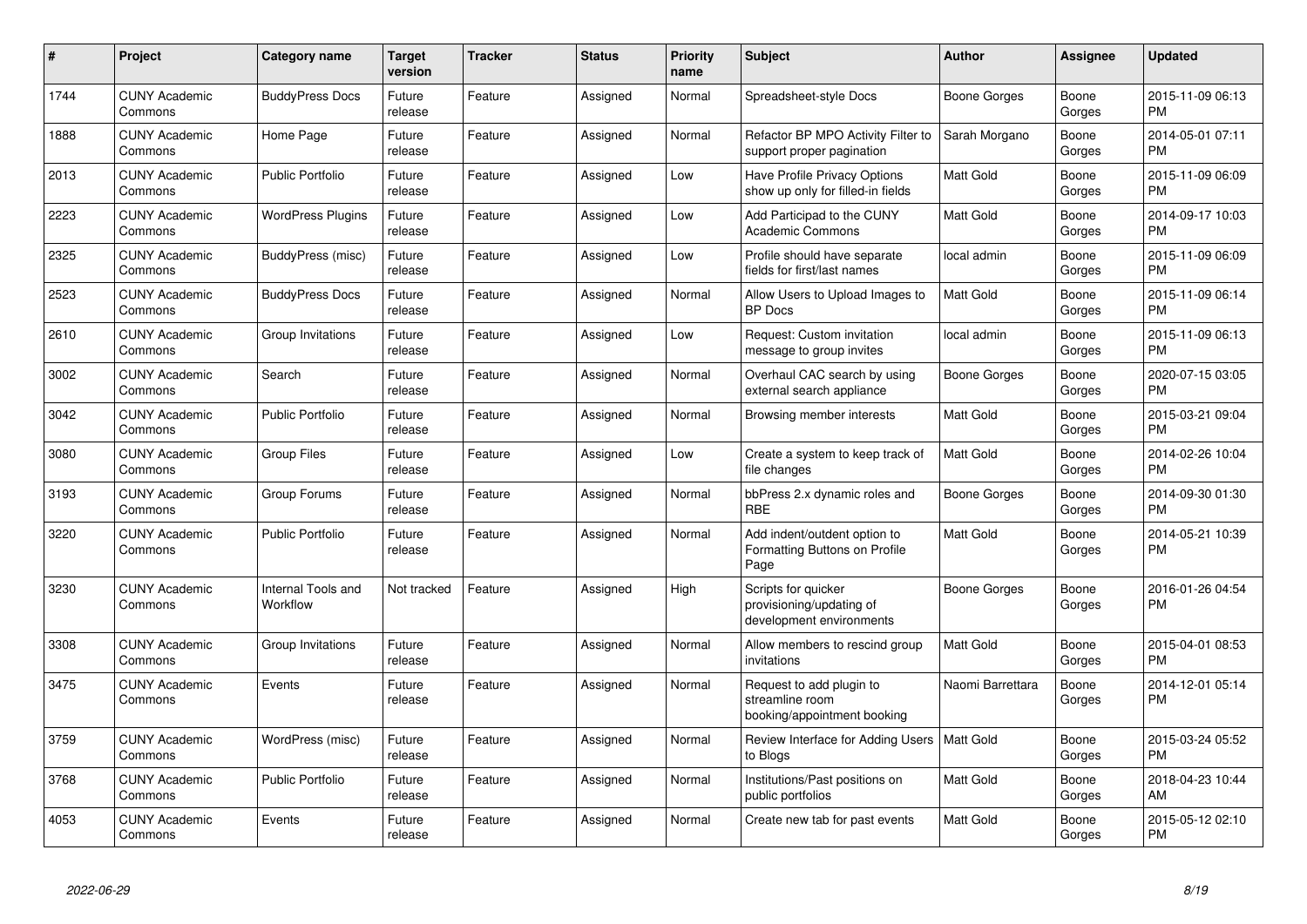| #     | Project                         | <b>Category name</b>       | <b>Target</b><br>version | <b>Tracker</b> | <b>Status</b>        | <b>Priority</b><br>name | Subject                                                                                         | Author              | <b>Assignee</b> | <b>Updated</b>                |
|-------|---------------------------------|----------------------------|--------------------------|----------------|----------------------|-------------------------|-------------------------------------------------------------------------------------------------|---------------------|-----------------|-------------------------------|
| 4238  | <b>CUNY Academic</b><br>Commons | Events                     | Future<br>release        | Feature        | Assigned             | Normal                  | Copy Events to Other Groups?                                                                    | <b>Matt Gold</b>    | Boone<br>Gorges | 2015-07-02 10:08<br>AM        |
| 4980  | <b>CUNY Academic</b><br>Commons | Home Page                  | Future<br>release        | Feature        | Assigned             | Normal                  | CAC Featured Content -- Adding<br>Randomization                                                 | <b>Matt Gold</b>    | Boone<br>Gorges | 2016-12-12 03:01<br><b>PM</b> |
| 5234  | <b>CUNY Academic</b><br>Commons | Membership                 | Future<br>release        | Feature        | Assigned             | Normal                  | Write Unconfirmed patch for WP                                                                  | <b>Boone Gorges</b> | Boone<br>Gorges | 2016-10-24 11:18<br>AM        |
| 5696  | <b>CUNY Academic</b><br>Commons | Events                     | Future<br>release        | Feature        | Assigned             | Normal                  | Events Calendar - display options<br>calendar aggregation                                       | Matt Gold           | Boone<br>Gorges | 2016-10-13 11:44<br>AM        |
| 8836  | <b>CUNY Academic</b><br>Commons | <b>Blogs (BuddyPress)</b>  | Future<br>release        | Feature        | Assigned             | Normal                  | Redesign site launch process                                                                    | <b>Matt Gold</b>    | Boone<br>Gorges | 2019-10-03 02:49<br><b>PM</b> |
| 8900  | <b>CUNY Academic</b><br>Commons | Accessibility              | Future<br>release        | Feature        | Assigned             | Normal                  | Look into tools to enforce<br>accessibility in WP environment                                   | Matt Gold           | Boone<br>Gorges | 2022-04-26 11:59<br>AM        |
| 8901  | <b>CUNY Academic</b><br>Commons | Accessibility              | Future<br>release        | Feature        | Assigned             | Normal                  | Theme analysis for accessibility                                                                | Matt Gold           | Boone<br>Gorges | 2022-04-26 11:59<br>AM        |
| 9895  | <b>CUNY Academic</b><br>Commons | Onboarding                 | Future<br>release        | Feature        | Assigned             | Normal                  | Add "Accept Invitation"<br>link/button/function to Group<br>and/or Site invitation emails?      | Luke Waltzer        | Boone<br>Gorges | 2018-06-07 12:42<br><b>PM</b> |
| 10368 | <b>CUNY Academic</b><br>Commons |                            | Future<br>release        | Feature        | Assigned             | Normal                  | Use ORCID data to populate<br>academic profile page                                             | Stephen Francoeur   | Boone<br>Gorges | 2018-09-25 01:53<br><b>PM</b> |
| 15604 | <b>CUNY Academic</b><br>Commons | <b>Email Notifications</b> | Future<br>release        | Feature        | Assigned             | Normal                  | Restructure Commons Group<br><b>Digest Email Messages</b>                                       | <b>Matt Gold</b>    | Boone<br>Gorges | 2022-05-26 10:45<br>AM        |
| 9941  | <b>CUNY Academic</b><br>Commons | Wiki                       | Not tracked              | Support        | Assigned             | Normal                  | Wiki functionality                                                                              | <b>Matt Gold</b>    | Boone<br>Gorges | 2018-06-26 10:57<br>AM        |
| 4903  | <b>CUNY Academic</b><br>Commons | Events                     | Future<br>release        | Design/UX      | Assigned             | Normal                  | Improving visual appearance of<br>event calendars                                               | <b>Matt Gold</b>    | Boone<br>Gorges | 2016-10-13 11:51<br>AM        |
| 14113 | <b>CUNY Academic</b><br>Commons | WordPress (misc)           | Future<br>release        | <b>Bug</b>     | Hold                 | Normal                  | Block Editor Not Working on this<br>page - Json error                                           | scott voth          | Boone<br>Gorges | 2021-03-05 11:01<br>AM        |
| 8756  | <b>CUNY Academic</b><br>Commons | Group Blogs                | Future<br>release        | Feature        | Hold                 | Normal                  | Connect multiple blogs to one<br>group?                                                         | Matt Gold           | Boone<br>Gorges | 2017-09-30 10:42<br>AM        |
| 16092 | <b>CUNY Academic</b><br>Commons |                            | Future<br>release        | Feature        | Hold                 | Normal                  | Don't show main site in Site<br>search results                                                  | <b>Boone Gorges</b> | Boone<br>Gorges | 2022-05-17 03:12<br><b>PM</b> |
| 8675  | <b>CUNY Academic</b><br>Commons | <b>User Onboarding</b>     | Future<br>release        | Bug            | Reporter<br>Feedback | Low                     | Add new User search screen calls<br>for the input of email address but<br>doesn't work with one | Paul Hebert         | Boone<br>Gorges | 2017-10-11 11:17<br>AM        |
| 9289  | <b>CUNY Academic</b><br>Commons | <b>WordPress Plugins</b>   | Future<br>release        | <b>Bug</b>     | Reporter<br>Feedback | Normal                  | Email Users Plugin                                                                              | Laurie Hurson       | Boone<br>Gorges | 2018-10-24 12:34<br>PM        |
| 9515  | <b>CUNY Academic</b><br>Commons | <b>WordPress Plugins</b>   | Not tracked              | <b>Bug</b>     | Reporter<br>Feedback | Normal                  | Text to Speech plugin - "More<br>Slowly" checkbox not working                                   | scott voth          | Boone<br>Gorges | 2018-06-13 02:26<br><b>PM</b> |
| 9979  | <b>CUNY Academic</b><br>Commons | <b>Email Notifications</b> | Not tracked              | <b>Bug</b>     | Reporter<br>Feedback | Normal                  | Reports of slow email activation<br>emails                                                      | <b>Matt Gold</b>    | Boone<br>Gorges | 2018-08-29 09:40<br><b>PM</b> |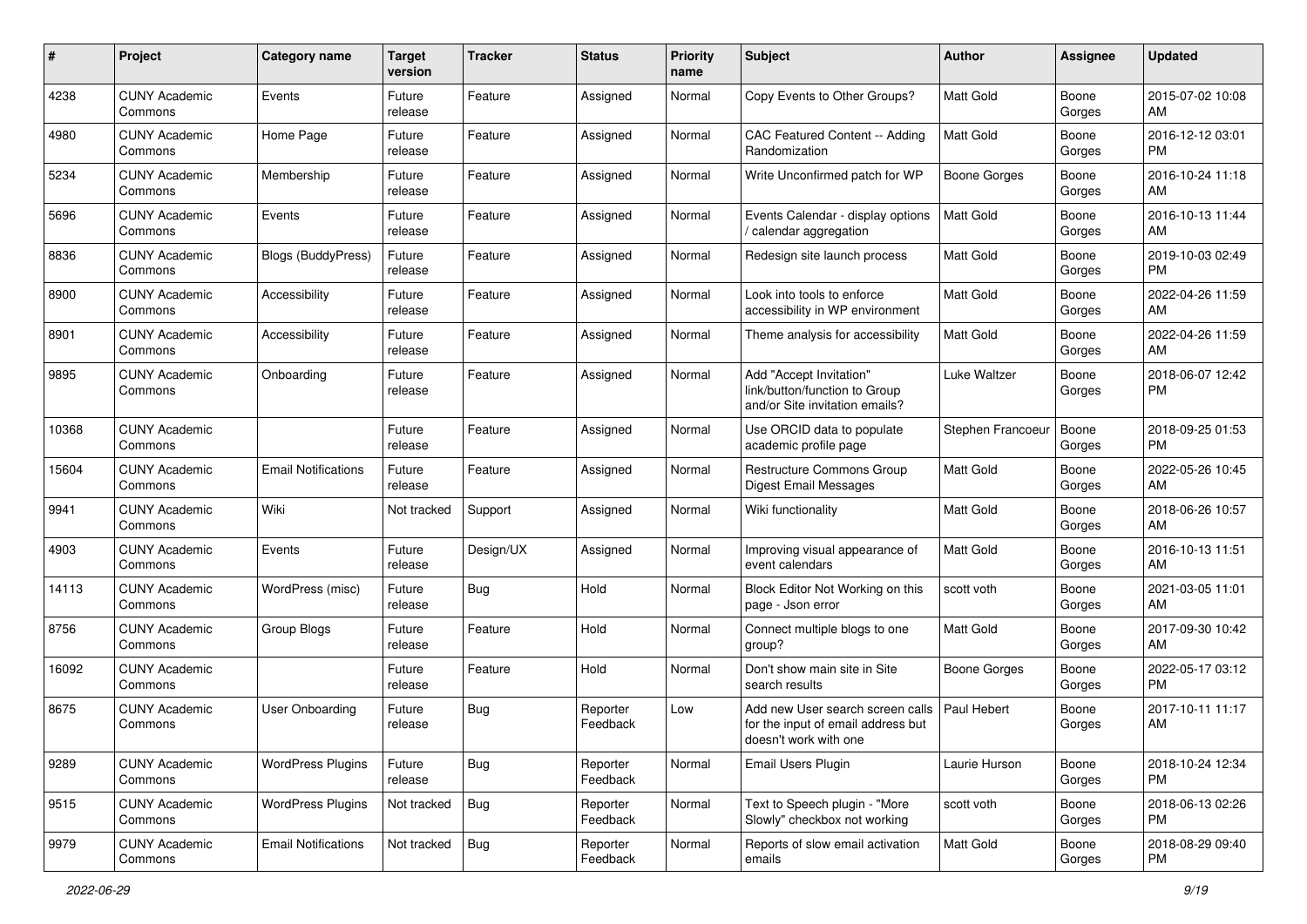| #     | Project                         | <b>Category name</b>     | <b>Target</b><br>version | <b>Tracker</b> | <b>Status</b>        | <b>Priority</b><br>name | <b>Subject</b>                                                       | <b>Author</b>           | <b>Assignee</b> | <b>Updated</b>                |
|-------|---------------------------------|--------------------------|--------------------------|----------------|----------------------|-------------------------|----------------------------------------------------------------------|-------------------------|-----------------|-------------------------------|
| 10040 | <b>CUNY Academic</b><br>Commons | WordPress (misc)         | Not tracked              | <b>Bug</b>     | Reporter<br>Feedback | Normal                  | User doesn't see full list of themes   Matt Gold                     |                         | Boone<br>Gorges | 2018-07-25 10:12<br>AM        |
| 10678 | <b>CUNY Academic</b><br>Commons |                          | Not tracked              | Bug            | Reporter<br>Feedback | High                    | Newsletter Plugin Not Sending<br><b>Out Newsletters</b>              | Mark Webb               | Boone<br>Gorges | 2019-09-16 09:38<br><b>PM</b> |
| 14483 | <b>CUNY Academic</b><br>Commons | WordPress - Media        | Not tracked              | <b>Bug</b>     | Reporter<br>Feedback | Normal                  | <b>Wordpress PDF Embed Stopped</b><br>Working after JITP Media Clone | Patrick DeDauw          | Boone<br>Gorges | 2021-05-20 01:51<br><b>PM</b> |
| 15242 | <b>CUNY Academic</b><br>Commons | Performance              | Not tracked              | <b>Bug</b>     | Reporter<br>Feedback | Normal                  | Slugist site                                                         | Raffi<br>Khatchadourian | Boone<br>Gorges | 2022-02-07 11:14<br>AM        |
| 9947  | <b>CUNY Academic</b><br>Commons | <b>WordPress Plugins</b> | Future<br>release        | Feature        | Reporter<br>Feedback | Normal                  | Install H5P quiz plugin                                              | <b>Matt Gold</b>        | Boone<br>Gorges | 2018-09-11 11:01<br>AM        |
| 11945 | <b>CUNY Academic</b><br>Commons | Reckoning                | Future<br>release        | Feature        | Reporter<br>Feedback | Normal                  | Add Comments bubble to<br>Reckoning views                            | Boone Gorges            | Boone<br>Gorges | 2019-11-12 05:14<br><b>PM</b> |
| 12121 | <b>CUNY Academic</b><br>Commons | <b>WordPress Plugins</b> | 2.0.2                    | Feature        | Reporter<br>Feedback | Normal                  | Embedding H5P Iframes on<br><b>Commons Site</b>                      | Laurie Hurson           | Boone<br>Gorges | 2022-06-14 11:36<br>AM        |
| 9207  | <b>CUNY Academic</b><br>Commons |                          | Future<br>release        | Support        | Reporter<br>Feedback | Normal                  | display dashboards made in<br>Tableau?                               | Marilyn Weber           | Boone<br>Gorges | 2018-04-10 10:42<br>AM        |
| 9211  | <b>CUNY Academic</b><br>Commons | <b>WordPress Plugins</b> | Future<br>release        | Support        | Reporter<br>Feedback | Normal                  | Auto-Role Setting in Forum Plugin<br><b>Causing Some Confusion</b>   | <b>Luke Waltzer</b>     | Boone<br>Gorges | 2018-03-13 11:44<br>AM        |
| 11386 | <b>CUNY Academic</b><br>Commons | WordPress - Media        | Not tracked              | Support        | Reporter<br>Feedback | Normal                  | disappearing images                                                  | scott voth              | Boone<br>Gorges | 2019-05-14 10:32<br>AM        |
| 11449 | <b>CUNY Academic</b><br>Commons | WordPress - Media        | Not tracked              | Support        | Reporter<br>Feedback | Normal                  | Cloning Media Library for JITP<br>from Staging to Production Site    | Patrick DeDauw          | Boone<br>Gorges | 2019-05-13 12:00<br><b>PM</b> |
| 6014  | <b>CUNY Academic</b><br>Commons | Publicity                | Future<br>release        | Publicity      | Reporter<br>Feedback | Normal                  | Google search listing                                                | <b>Matt Gold</b>        | Boone<br>Gorges | 2016-09-21 03:48<br><b>PM</b> |
| 14504 | <b>CUNY Academic</b><br>Commons |                          | Not tracked              | Publicity      | Reporter<br>Feedback | Normal                  | Adding showcases to home page<br>menu                                | Laurie Hurson           | Boone<br>Gorges | 2022-01-19 03:26<br><b>PM</b> |
| 3419  | <b>CUNY Academic</b><br>Commons | Group Invitations        | 1.6.14                   | Bug            | Testing<br>Required  | Normal                  | Neatening the display of<br>messages on group requests               | <b>Matt Gold</b>        | Boone<br>Gorges | 2014-09-01 09:29<br><b>PM</b> |
| 10354 | <b>CUNY Academic</b><br>Commons | <b>Public Portfolio</b>  | Future<br>release        | Feature        | <b>New</b>           | Normal                  | Opt out of Having a Profile Page                                     | scott voth              | Chris Stein     | 2020-05-12 10:43<br>AM        |
| 3059  | <b>CUNY Academic</b><br>Commons | Group Forums             | Future<br>release        | Design/UX      | <b>New</b>           | Normal                  | Forum Post Permissable Content<br><b>Explanatory Text</b>            | Chris Stein             | Chris Stein     | 2015-04-02 11:27<br>AM        |
| 5827  | <b>CUNY Academic</b><br>Commons | <b>Public Portfolio</b>  | Future<br>release        | Bug            | Assigned             | Normal                  | Academic Interests square<br>bracket links not working               | scott voth              | Chris Stein     | 2016-08-11 11:59<br><b>PM</b> |
| 365   | <b>CUNY Academic</b><br>Commons | WordPress (misc)         | Future<br>release        | Feature        | Assigned             | Normal                  | <b>Create Mouseover Tooltips</b><br>throughout Site                  | <b>Matt Gold</b>        | Chris Stein     | 2015-11-09 06:18<br><b>PM</b> |
| 2754  | <b>CUNY Academic</b><br>Commons | Design                   | Future<br>release        | Feature        | Assigned             | Normal                  | Determine strategy for CAC logo<br>handling in top header            | Micki Kaufman           | Chris Stein     | 2015-01-05 08:53<br>PM        |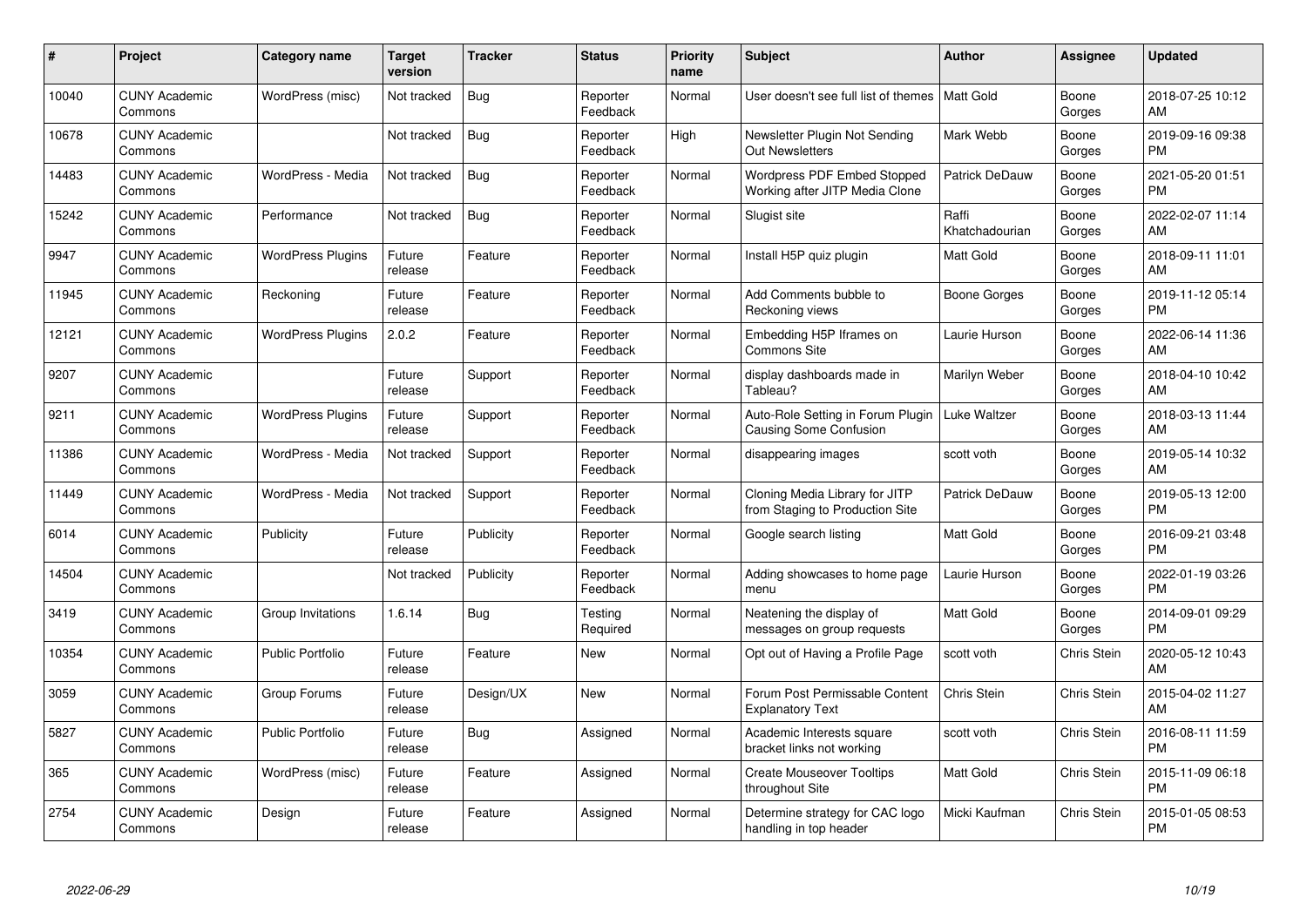| #     | Project                                                                 | Category name            | <b>Target</b><br>version | <b>Tracker</b> | <b>Status</b>        | <b>Priority</b><br>name | <b>Subject</b>                                                         | <b>Author</b>       | <b>Assignee</b>     | <b>Updated</b>                |
|-------|-------------------------------------------------------------------------|--------------------------|--------------------------|----------------|----------------------|-------------------------|------------------------------------------------------------------------|---------------------|---------------------|-------------------------------|
| 2832  | <b>CUNY Academic</b><br>Commons                                         | <b>Public Portfolio</b>  | Future<br>release        | Feature        | Assigned             | Normal                  | Improve interface for (not)<br>auto-linking profile fields             | <b>Boone Gorges</b> | Chris Stein         | 2015-01-05 08:52<br><b>PM</b> |
| 2881  | <b>CUNY Academic</b><br>Commons                                         | <b>Public Portfolio</b>  | Future<br>release        | Feature        | Assigned             | Normal                  | Redesign the UX for Profiles                                           | Chris Stein         | Chris Stein         | 2016-10-13 12:45<br><b>PM</b> |
| 3330  | <b>CUNY Academic</b><br>Commons                                         | My Commons               | Future<br>release        | Feature        | Assigned             | Normal                  | "Commons Information" tool                                             | <b>Boone Gorges</b> | Chris Stein         | 2014-09-22 08:46<br><b>PM</b> |
| 3354  | <b>CUNY Academic</b><br>Commons                                         | <b>Group Files</b>       | Future<br>release        | Feature        | Assigned             | Low                     | Allow Group Download of Multiple<br><b>Selected Files</b>              | Matt Gold           | Chris Stein         | 2014-08-01 08:50<br>AM        |
| 3770  | <b>CUNY Academic</b><br>Commons                                         | <b>Public Portfolio</b>  | Future<br>release        | Feature        | Assigned             | Normal                  | Improve Layout/Formatting of<br>Positions Area on Public<br>Portfolios | <b>Matt Gold</b>    | Chris Stein         | 2015-04-01 09:17<br><b>PM</b> |
| 9028  | <b>CUNY Academic</b><br>Commons                                         | Onboarding               | Future<br>release        | Feature        | Assigned             | Normal                  | suggest groups to new members<br>during the registration process       | <b>Matt Gold</b>    | Chris Stein         | 2018-10-24 12:34<br><b>PM</b> |
| 860   | <b>CUNY Academic</b><br>Commons                                         | Design                   | Future<br>release        | Design/UX      | Assigned             | Normal                  | <b>Standardize Button Treatment</b><br>Across the Commons              | Chris Stein         | Chris Stein         | 2014-05-01 09:45<br>AM        |
| 1544  | <b>CUNY Academic</b><br>Commons                                         | Groups (misc)            | Future<br>release        | Feature        | Reporter<br>Feedback | Normal                  | Group Filtering and Sorting                                            | Matt Gold           | Chris Stein         | 2019-03-01 02:25<br><b>PM</b> |
| 8078  | <b>CUNY Academic</b><br>Commons                                         | <b>WordPress Plugins</b> | Future<br>release        | System Upgrade | Assigned             | Normal                  | CommentPress Updates                                                   | Margaret Galvan     | Christian<br>Wach   | 2017-05-08 03:49<br><b>PM</b> |
| 13199 | <b>CUNY Academic</b><br>Commons                                         | Group Forums             | Future<br>release        | Feature        | New                  | Normal                  | Favoring Groups over bbPress<br>plugin                                 | Colin McDonald      | Colin<br>McDonald   | 2021-11-19 12:28<br><b>PM</b> |
| 4438  | <b>CUNY Academic</b><br>Commons                                         | Events                   | Future<br>release        | <b>Bug</b>     | Assigned             | Normal                  | Events Calendar - Export<br><b>Recurring Events</b>                    | scott voth          | Daniel Jones        | 2016-05-23 04:25<br><b>PM</b> |
| 5268  | <b>CUNY Academic</b><br>Commons                                         | Group Forums             | Future<br>release        | Bug            | Assigned             | Normal                  | Long-time to post to multiple<br>groups                                | Luke Waltzer        | Daniel Jones        | 2016-09-07 06:31<br><b>PM</b> |
| 2167  | <b>CUNY Academic</b><br>Commons                                         | WordPress (misc)         | Future<br>release        | Bug            | Assigned             | Normal                  | <b>CAC-Livestream Plugin Issues</b>                                    | Michael Smith       | Dominic<br>Giglio   | 2015-01-02 03:06<br><b>PM</b> |
| 412   | <b>CUNY Academic</b><br>Commons                                         | <b>WordPress Themes</b>  | Future<br>release        | Feature        | Assigned             | Normal                  | <b>Featured Themes</b>                                                 | <b>Matt Gold</b>    | Dominic<br>Giglio   | 2015-01-05 08:44<br><b>PM</b> |
| 940   | <b>CUNY Academic</b><br>Commons                                         | Redmine                  | Future<br>release        | Feature        | Assigned             | Low                     | Communication with users after<br>releases                             | <b>Matt Gold</b>    | Dominic<br>Giglio   | 2012-09-09 04:36<br><b>PM</b> |
| 1983  | <b>CUNY Academic</b><br>Commons                                         | Home Page                | Future<br>release        | Feature        | Assigned             | Low                     | Media Library integration with<br>Featured Content plugin              | <b>Boone Gorges</b> | Dominic<br>Giglio   | 2014-03-17 10:34<br>AM        |
| 12062 | AD/O365 Transition<br>from NonMatric to<br><b>Matriculated Students</b> |                          |                          | Feature        | In Progress          | Normal                  | create solution and console<br>project                                 | Emilio Rodriguez    | Emilio<br>Rodriguez | 2019-11-12 03:56<br>PM        |
| 9835  | <b>CUNY Academic</b><br>Commons                                         | Group Forums             | Future<br>release        | Bug            | Assigned             | Normal                  | add a "like" function?                                                 | Marilyn Weber       | <b>Erik Trainer</b> | 2018-06-05 01:49<br>PM        |
| 13331 | <b>CUNY Academic</b><br>Commons                                         | Site cloning             | Future<br>release        | <b>Bug</b>     | New                  | Normal                  | Combine Site Template and<br>Clone operations                          | <b>Boone Gorges</b> | Jeremy Felt         | 2021-11-19 12:39<br>PM        |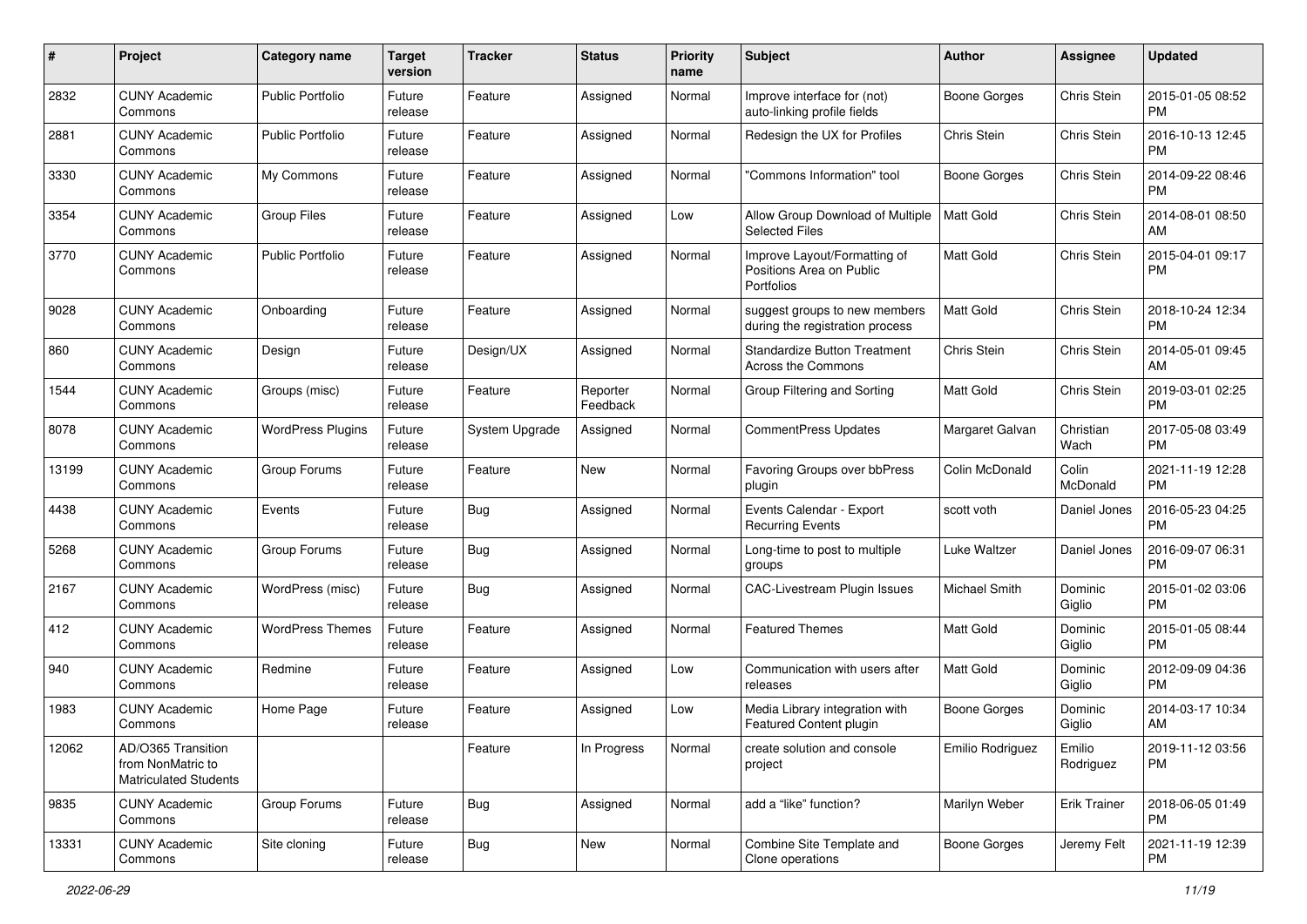| #     | Project                         | Category name                  | <b>Target</b><br>version | <b>Tracker</b> | <b>Status</b>        | <b>Priority</b><br>name | Subject                                                                                           | <b>Author</b>           | <b>Assignee</b>     | <b>Updated</b>                |
|-------|---------------------------------|--------------------------------|--------------------------|----------------|----------------------|-------------------------|---------------------------------------------------------------------------------------------------|-------------------------|---------------------|-------------------------------|
| 13891 | <b>CUNY Academic</b><br>Commons | Internal Tools and<br>Workflow | 2.1.0                    | Feature        | <b>New</b>           | Normal                  | Migrate automated linting to<br>GitHub Actions                                                    | <b>Boone Gorges</b>     | Jeremy Felt         | 2022-06-28 12:21<br><b>PM</b> |
| 15194 | <b>CUNY Academic</b><br>Commons | Internal Tools and<br>Workflow | 2.1.0                    | Feature        | New                  | Normal                  | PHPCS sniff for un-restored<br>switch_to_blog() calls                                             | <b>Boone Gorges</b>     | Jeremy Felt         | 2022-05-26 10:45<br>AM        |
| 11879 | <b>CUNY Academic</b><br>Commons |                                | Not tracked              | <b>Bug</b>     | New                  | Normal                  | Hypothesis comments appearing<br>on multiple, different pdfs across<br>blogs                      | Laurie Hurson           | Laurie Hurson       | 2019-09-19 02:39<br><b>PM</b> |
| 14475 | <b>CUNY Academic</b><br>Commons |                                | Not tracked              | Publicity      | New                  | Normal                  | OER Showcase Page                                                                                 | Laurie Hurson           | Laurie Hurson       | 2021-09-14 10:46<br>AM        |
| 11517 | <b>CUNY Academic</b><br>Commons |                                | Not tracked              | Feature        | Assigned             | Normal                  | wp-accessibility plugin should not<br>strip 'target=" blank" by default                           | <b>Boone Gorges</b>     | Laurie Hurson       | 2019-09-24 09:57<br>AM        |
| 8666  | <b>CUNY Academic</b><br>Commons | Teaching                       | Not tracked              | Documentation  | Assigned             | Normal                  | Create Teaching on the<br>Commons Resource Page                                                   | Matt Gold               | Laurie Hurson       | 2019-09-23 03:16<br><b>PM</b> |
| 12446 | <b>CUNY Academic</b><br>Commons | Groups (misc)                  | Future<br>release        | Feature        | Reporter<br>Feedback | Normal                  | Toggle default site to group forum<br>posting                                                     | Laurie Hurson           | Laurie Hurson       | 2020-03-10 11:57<br>AM        |
| 6078  | <b>CUNY Academic</b><br>Commons | <b>Blogs (BuddyPress)</b>      | Future<br>release        | Feature        | New                  | Normal                  | <b>Explore Adding Network Blog</b><br>Metadata Plugin                                             | Luke Waltzer            | Luke Waltzer        | 2016-10-11 10:29<br><b>PM</b> |
| 5955  | <b>CUNY Academic</b><br>Commons | Outreach                       | Future<br>release        | Feature        | Assigned             | Normal                  | Create auto-newsletter for<br>commons members                                                     | <b>Matt Gold</b>        | <b>Luke Waltzer</b> | 2016-08-30 10:34<br>AM        |
| 2666  | <b>CUNY Academic</b><br>Commons | About page                     | Not tracked              | Documentation  | Assigned             | Normal                  | <b>Update About Text</b>                                                                          | Chris Stein             | Luke Waltzer        | 2016-03-04 11:19<br>AM        |
| 8211  | <b>CUNY Academic</b><br>Commons | <b>WordPress Themes</b>        | Future<br>release        | Feature        | <b>New</b>           | Normal                  | Theme Suggestions: Material<br>Design-Inspired Themes                                             | Margaret Galvan         | Margaret<br>Galvan  | 2017-08-07 02:48<br><b>PM</b> |
| 12392 | <b>CUNY Academic</b><br>Commons | Help/Codex                     | Not tracked              | Documentation  | <b>New</b>           | Normal                  | <b>Updates to Common Commons</b><br>Questions on Help Page                                        | scott voth              | Margaret<br>Galvan  | 2020-02-11 10:53<br>AM        |
| 7828  | <b>CUNY Academic</b><br>Commons |                                | Not tracked              | Feature        | Assigned             | Normal                  | Theme Assessment 2017                                                                             | Margaret Galvan         | Margaret<br>Galvan  | 2017-05-02 10:41<br><b>PM</b> |
| 6298  | <b>CUNY Academic</b><br>Commons | User Experience                | Not tracked              | Design/UX      | Assigned             | Normal                  | Examine data from survey                                                                          | <b>Matt Gold</b>        | Margaret<br>Galvan  | 2016-10-14 12:16<br><b>PM</b> |
| 9420  | <b>CUNY Academic</b><br>Commons | cuny.is                        | Not tracked              | Feature        | New                  | Normal                  | Request for http://cuny.is/streams                                                                | Raffi<br>Khatchadourian | Marilyn<br>Weber    | 2018-04-02 10:08<br>AM        |
| 12382 | <b>CUNY Academic</b><br>Commons | Membership                     | Not tracked              | Support        | New                  | Normal                  | Email request change                                                                              | Marilyn Weber           | Marilyn<br>Weber    | 2020-02-06 12:56<br><b>PM</b> |
| 3509  | <b>CUNY Academic</b><br>Commons | Publicity                      | $1.7$                    | Publicity      | New                  | Normal                  | Create 1.7 digital signage imagery   Micki Kaufman                                                |                         | Marilyn<br>Weber    | 2014-10-01 12:40<br>PM        |
| 8837  | <b>CUNY Academic</b><br>Commons |                                | Not tracked              | Feature        | Assigned             | Normal                  | Create a form to request info from   Matt Gold<br>people requesting premium<br>themes and plugins |                         | Marilyn<br>Weber    | 2017-11-14 03:35<br>PM        |
| 3691  | <b>CUNY Academic</b><br>Commons | <b>WordPress Plugins</b>       | Future<br>release        | Bug            | New                  | Normal                  | <b>WPMU Domain Mapping</b><br>Debugging on cdev                                                   | Raymond Hoh             | Matt Gold           | 2014-12-12 09:04<br>AM        |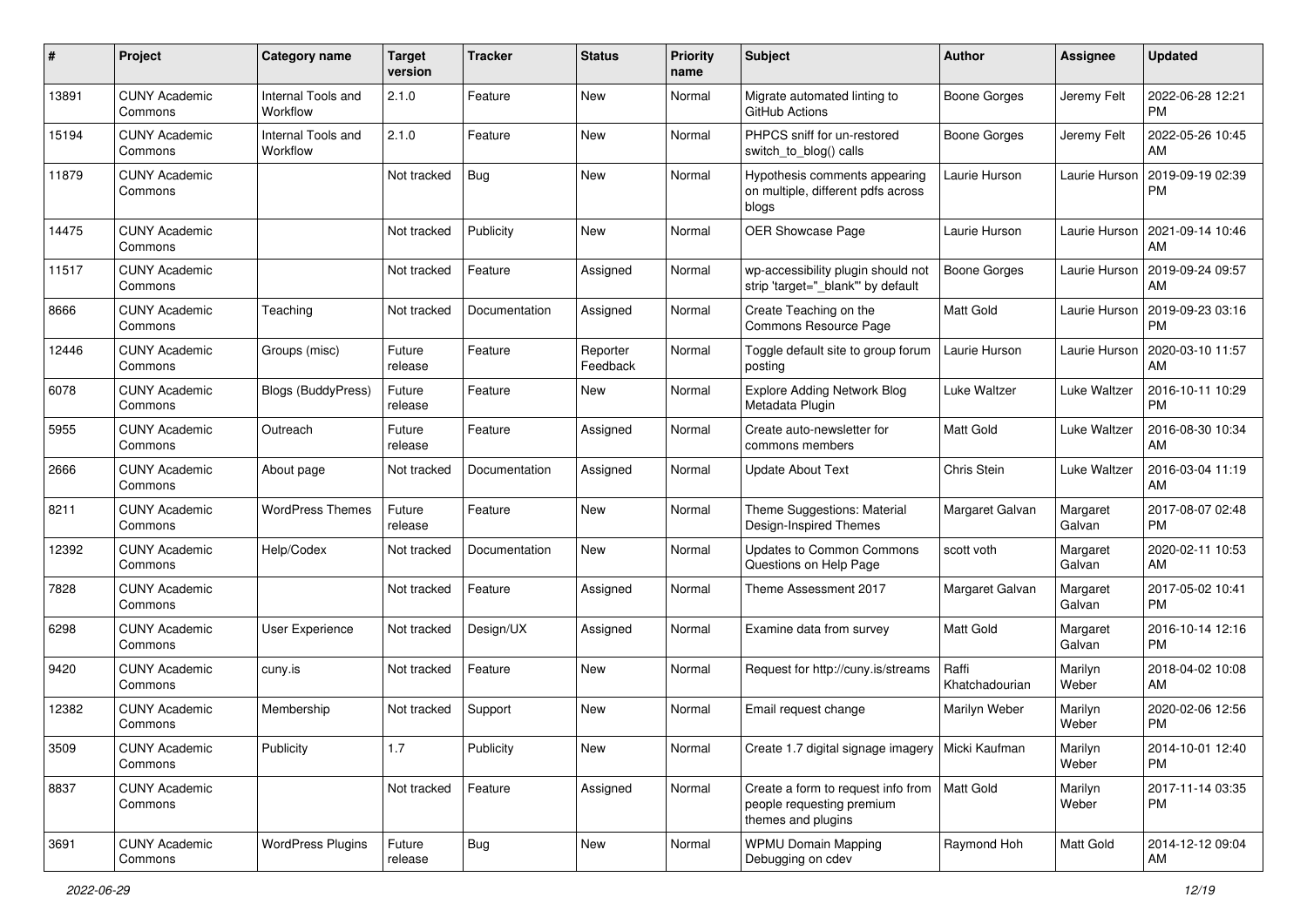| #     | <b>Project</b>                  | Category name            | <b>Target</b><br>version | <b>Tracker</b> | <b>Status</b>        | <b>Priority</b><br>name | <b>Subject</b>                                                                       | <b>Author</b>           | Assignee           | <b>Updated</b>                |
|-------|---------------------------------|--------------------------|--------------------------|----------------|----------------------|-------------------------|--------------------------------------------------------------------------------------|-------------------------|--------------------|-------------------------------|
| 4972  | <b>CUNY Academic</b><br>Commons | Analytics                | Not tracked              | <b>Bug</b>     | <b>New</b>           | Normal                  | <b>Newsletter Analytics</b>                                                          | Stephen Real            | <b>Matt Gold</b>   | 2015-12-09 12:54<br><b>PM</b> |
| 3657  | <b>CUNY Academic</b><br>Commons | WordPress (misc)         | Not tracked              | Feature        | <b>New</b>           | Normal                  | Create alert for GC email<br>addresses                                               | <b>Matt Gold</b>        | Matt Gold          | 2016-04-14 11:29<br><b>PM</b> |
| 8498  | <b>CUNY Academic</b><br>Commons | WordPress Plugins        | Future<br>release        | Feature        | <b>New</b>           | Low                     | <b>Gravity Forms Email Users</b>                                                     | Raffi<br>Khatchadourian | Matt Gold          | 2017-10-13 12:58<br><b>PM</b> |
| 8607  | <b>CUNY Academic</b><br>Commons |                          | Not tracked              | Support        | <b>New</b>           | Normal                  | Paypal?                                                                              | Marilyn Weber           | Matt Gold          | 2018-05-15 01:37<br><b>PM</b> |
| 10839 | <b>CUNY Academic</b><br>Commons | About page               | Not tracked              | Support        | <b>New</b>           | Normal                  | <b>Mission Statement Needs</b><br>Revision                                           | scott voth              | Matt Gold          | 2018-12-26 10:58<br>AM        |
| 11545 | <b>CUNY Academic</b><br>Commons | <b>WordPress Plugins</b> | Not tracked              | Support        | <b>New</b>           | Normal                  | Twitter searches in WordPress                                                        | Gina Cherry             | Matt Gold          | 2019-09-23 01:03<br><b>PM</b> |
| 4225  | <b>CUNY Academic</b><br>Commons | DiRT Integration         | Future<br>release        | Design/UX      | <b>New</b>           | Normal                  | Add information to DIRT page (in<br>Create a Group)                                  | Samantha Raddatz        | Matt Gold          | 2015-06-26 03:14<br><b>PM</b> |
| 370   | <b>CUNY Academic</b><br>Commons | Registration             | Future<br>release        | Feature        | Assigned             | High                    | <b>Guest Accounts</b>                                                                | <b>Matt Gold</b>        | <b>Matt Gold</b>   | 2015-04-09 09:33<br><b>PM</b> |
| 8898  | <b>CUNY Academic</b><br>Commons | Social Paper             | Not tracked              | Feature        | Assigned             | Normal                  | Usage data on docs and social<br>paper                                               | Matt Gold               | Matt Gold          | 2017-11-16 11:32<br>AM        |
| 2175  | <b>CUNY Academic</b><br>Commons | WordPress (misc)         | Not tracked              | Support        | Assigned             | Normal                  | Subscibe 2 vs. Jetpack<br>subscription options                                       | local admin             | Matt Gold          | 2016-01-26 04:58<br><b>PM</b> |
| 9015  | <b>CUNY Academic</b><br>Commons | Groups (misc)            | Not tracked              | Outreach       | Assigned             | Normal                  | Email group admins the email<br>addresses of their groups                            | Matt Gold               | <b>Matt Gold</b>   | 2018-01-02 09:54<br>AM        |
| 2573  | <b>NYCDH Community</b><br>Site  |                          |                          | Feature        | Reporter<br>Feedback | Normal                  | Add dh nyc twitter list feed to site                                                 | Mark Newton             | Matt Gold          | 2013-05-16 11:42<br><b>PM</b> |
| 11493 | <b>CUNY Academic</b><br>Commons | Domain Mapping           | Not tracked              | Support        | Reporter<br>Feedback | Normal                  | Domain Mapping Request - Talia<br>Schaffer                                           | scott voth              | <b>Matt Gold</b>   | 2019-08-06 08:39<br>AM        |
| 12484 | <b>CUNY Academic</b><br>Commons |                          | Not tracked              | Support        | Reporter<br>Feedback | Normal                  | Sign up Code for COIL Course<br>starting in March                                    | Laurie Hurson           | Matt Gold          | 2020-03-02 02:26<br><b>PM</b> |
| 8902  | <b>CUNY Academic</b><br>Commons | Design                   | Not tracked              | Feature        | Assigned             | Normal                  | Report back on research on<br><b>BuddyPress themes</b>                               | Matt Gold               | Michael Smith      | 2017-11-10 12:31<br><b>PM</b> |
| 3506  | <b>CUNY Academic</b><br>Commons | Publicity                | 1.7                      | Publicity      | <b>New</b>           | Normal                  | Prepare 1.7 email messaging                                                          | Micki Kaufman           | Micki<br>Kaufman   | 2014-10-01 12:36<br><b>PM</b> |
| 7624  | <b>CUNY Academic</b><br>Commons | <b>BuddyPress (misc)</b> | Future<br>release        | Design/UX      | <b>New</b>           | Normal                  | <b>BP Notifications</b>                                                              | <b>Luke Waltzer</b>     | Paige Dupont       | 2017-02-08 10:43<br><b>PM</b> |
| 6392  | <b>CUNY Academic</b><br>Commons | Group Forums             | Future<br>release        | Design/UX      | Assigned             | Low                     | Composition/Preview Panes in<br>Forum Posts                                          | Luke Waltzer            | Paige Dupont       | 2016-10-21 04:26<br><b>PM</b> |
| 11393 | <b>CUNY Academic</b><br>Commons |                          | Not tracked              | Publicity      | <b>New</b>           | Normal                  | After 1.15 release, ceate a hero<br>slide and post about adding a site<br>to a group | scott voth              | Patrick<br>Sweeney | 2019-05-14 10:32<br>AM        |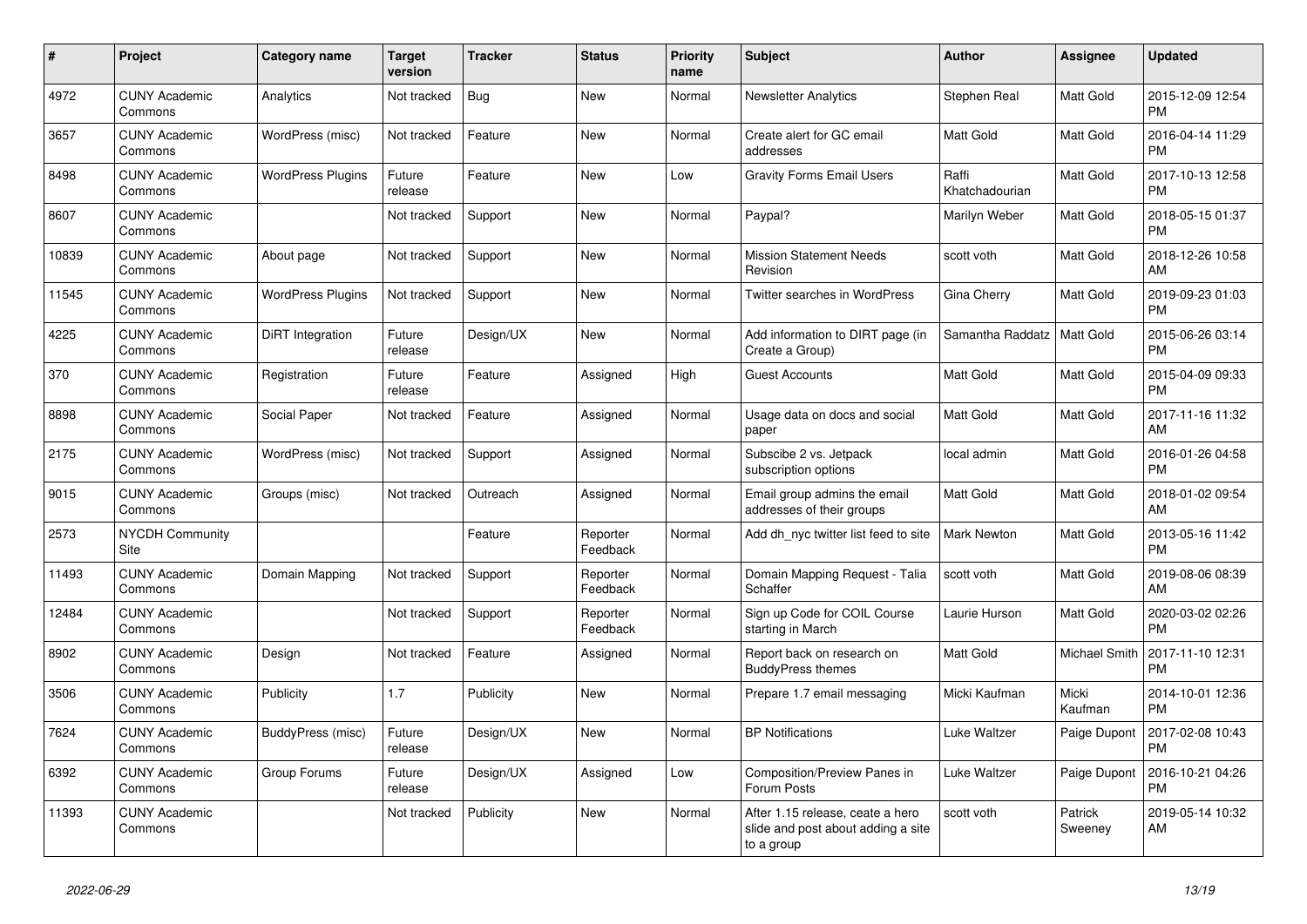| #     | <b>Project</b>                  | Category name             | <b>Target</b><br>version | <b>Tracker</b> | <b>Status</b> | <b>Priority</b><br>name | <b>Subject</b>                                                                     | <b>Author</b>           | Assignee              | <b>Updated</b>                |
|-------|---------------------------------|---------------------------|--------------------------|----------------|---------------|-------------------------|------------------------------------------------------------------------------------|-------------------------|-----------------------|-------------------------------|
| 4535  | <b>CUNY Academic</b><br>Commons | My Commons                | Future<br>release        | <b>Bug</b>     | <b>New</b>    | Low                     | My Commons filter issue                                                            | scott voth              | Raymond<br>Hoh        | 2015-09-01 11:17<br>AM        |
| 5282  | <b>CUNY Academic</b><br>Commons | Social Paper              | Future<br>release        | <b>Bug</b>     | New           | Normal                  | Replying via email directs to paper   Marilyn Weber<br>but not individual comment. |                         | Raymond<br>Hoh        | 2016-03-02 01:48<br><b>PM</b> |
| 6749  | <b>CUNY Academic</b><br>Commons | Events                    | Future<br>release        | <b>Bug</b>     | <b>New</b>    | Low                     | BPEO iCal request can trigger<br>very large number of DB queries                   | Boone Gorges            | Raymond<br><b>Hoh</b> | 2016-11-15 10:09<br><b>PM</b> |
| 7928  | <b>CUNY Academic</b><br>Commons | Group Forums              | Not tracked              | <b>Bug</b>     | <b>New</b>    | Normal                  | Duplicate Forum post                                                               | Luke Waltzer            | Raymond<br><b>Hoh</b> | 2017-04-11 09:27<br><b>PM</b> |
| 9346  | <b>CUNY Academic</b><br>Commons | WordPress (misc)          | Not tracked              | <b>Bug</b>     | <b>New</b>    | Normal                  | Clone cetls.bmcc.cuny.edu for<br>development                                       | Owen Roberts            | Raymond<br><b>Hoh</b> | 2018-03-06 05:35<br><b>PM</b> |
| 11243 | <b>CUNY Academic</b><br>Commons | BuddyPress (misc)         | Future<br>release        | Bug            | <b>New</b>    | Normal                  | Audit bp-custom.php                                                                | Raymond Hoh             | Raymond<br><b>Hoh</b> | 2022-04-26 11:59<br>AM        |
| 13430 | <b>CUNY Academic</b><br>Commons | Reply By Email            | Not tracked              | <b>Bug</b>     | <b>New</b>    | Normal                  | Delay in RBE                                                                       | Luke Waltzer            | Raymond<br><b>Hoh</b> | 2020-10-13 11:16<br>AM        |
| 13457 | <b>CUNY Academic</b><br>Commons | Group Forums              | 2.0.2                    | <b>Bug</b>     | <b>New</b>    | High                    | Forum post not sending<br>notifications                                            | Filipa Calado           | Raymond<br>Hoh        | 2022-06-14 11:36<br>AM        |
| 14496 | <b>CUNY Academic</b><br>Commons | Domain Mapping            | Future<br>release        | Bug            | <b>New</b>    | Normal                  | Mapped domain SSO uses<br>third-party cookies                                      | Raymond Hoh             | Raymond<br>Hoh        | 2021-05-24 04:03<br><b>PM</b> |
| 16177 | <b>CUNY Academic</b><br>Commons | Reply By Email            |                          | Bug            | <b>New</b>    | Normal                  | Switch to Inbound mode for RBE                                                     | Raymond Hoh             | Raymond<br>Hoh        | 2022-05-30 04:32<br><b>PM</b> |
| 13358 | <b>CUNY Academic</b><br>Commons | Group Forums              | Future<br>release        | Feature        | <b>New</b>    | Normal                  | Improved UI for group forum<br>threading settings                                  | Boone Gorges            | Raymond<br>Hoh        | 2021-11-19 12:27<br><b>PM</b> |
| 9729  | <b>CUNY Academic</b><br>Commons | <b>SEO</b>                | Not tracked              | Support        | <b>New</b>    | Normal                  | 503 Errors showing on<br>newlaborforum.cuny.edu                                    | Diane Krauthamer        | Raymond<br>Hoh        | 2018-05-22 04:48<br><b>PM</b> |
| 11624 | <b>CUNY Academic</b><br>Commons | WordPress (misc)          | Not tracked              | Support        | New           | Normal                  | Change pages into posts or swap<br>database for a Commons site?                    | Stephen Klein           | Raymond<br><b>Hoh</b> | 2019-07-09 11:04<br>AM        |
| 13286 | <b>CUNY Academic</b><br>Commons |                           | Not tracked              | Support        | New           | Normal                  | problem connecting with<br>WordPress app                                           | Marilyn Weber           | Raymond<br>Hoh        | 2020-09-08 11:16<br>AM        |
| 4388  | <b>CUNY Academic</b><br>Commons | WordPress (misc)          | Future<br>release        | <b>Bug</b>     | Assigned      | Normal                  | Repeated request for<br>authentication.                                            | Alice.Lynn<br>McMichael | Raymond<br>Hoh        | 2015-08-11 07:35<br><b>PM</b> |
| 5691  | <b>CUNY Academic</b><br>Commons | <b>Blogs (BuddyPress)</b> | Future<br>release        | Bug            | Assigned      | High                    | Differing numbers on Sites display                                                 | <b>Matt Gold</b>        | Raymond<br>Hoh        | 2016-06-13 01:37<br><b>PM</b> |
| 6671  | <b>CUNY Academic</b><br>Commons | Reply By Email            | Not tracked              | Bug            | Assigned      | Normal                  | 'Post too often" RBE error<br>message                                              | <b>Matt Gold</b>        | Raymond<br><b>Hoh</b> | 2016-11-11 09:55<br>AM        |
| 6995  | <b>CUNY Academic</b><br>Commons | Home Page                 | Not tracked              | Bug            | Assigned      | Normal                  | member filter on homepage not<br>working                                           | Matt Gold               | Raymond<br>Hoh        | 2016-12-11 09:46<br><b>PM</b> |
| 8992  | <b>NYCDH Community</b><br>Site  |                           |                          | <b>Bug</b>     | Assigned      | Normal                  | Multiple RBE error reports                                                         | <b>Matt Gold</b>        | Raymond<br>Hoh        | 2017-12-11 05:43<br>PM        |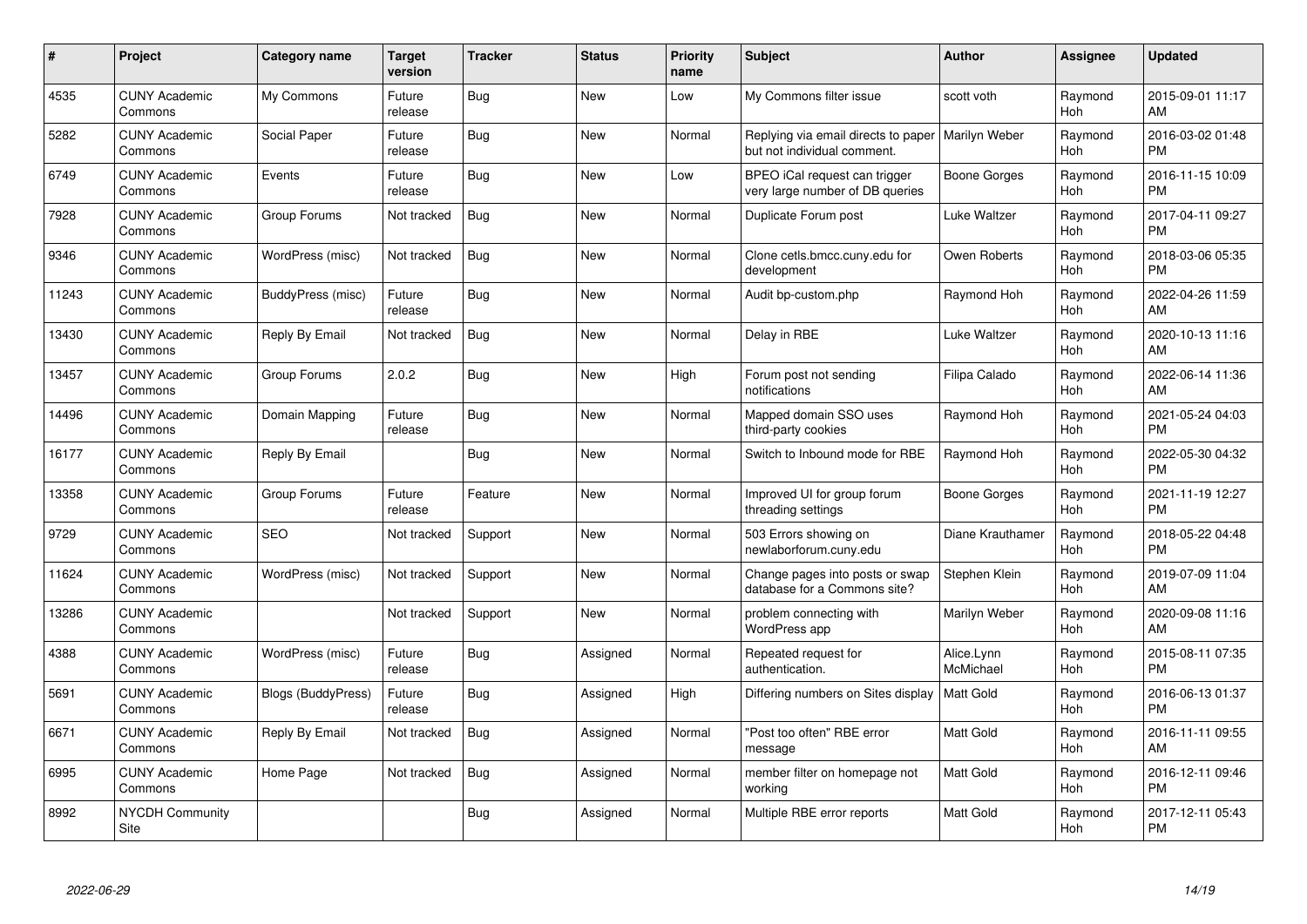| #     | Project                         | <b>Category name</b>       | <b>Target</b><br>version | <b>Tracker</b> | <b>Status</b>        | <b>Priority</b><br>name | Subject                                                                              | Author              | <b>Assignee</b> | <b>Updated</b>                |
|-------|---------------------------------|----------------------------|--------------------------|----------------|----------------------|-------------------------|--------------------------------------------------------------------------------------|---------------------|-----------------|-------------------------------|
| 333   | <b>CUNY Academic</b><br>Commons | <b>Email Notifications</b> | Future<br>release        | Feature        | Assigned             | Low                     | Delay Forum Notification Email<br>Delivery Until After Editing Period<br><b>Ends</b> | <b>Matt Gold</b>    | Raymond<br>Hoh  | 2015-11-09 06:01<br>РM        |
| 1192  | <b>CUNY Academic</b><br>Commons | <b>Group Files</b>         | Future<br>release        | Feature        | Assigned             | Low                     | When posting group files, allow<br>users to add a category without<br>saving         | <b>Matt Gold</b>    | Raymond<br>Hoh  | 2015-11-09 05:53<br>РM        |
| 3192  | <b>CUNY Academic</b><br>Commons | Group Forums               | Future<br>release        | Feature        | Assigned             | Normal                  | Customizable forum views for<br>bbPress 2.x group forums                             | <b>Boone Gorges</b> | Raymond<br>Hoh  | 2015-11-09 12:47<br><b>PM</b> |
| 3517  | <b>CUNY Academic</b><br>Commons | My Commons                 | Future<br>release        | Feature        | Assigned             | Normal                  | Mute/Unmute My Commons<br>updates                                                    | <b>Matt Gold</b>    | Raymond<br>Hoh  | 2015-11-09 01:19<br><b>PM</b> |
| 3536  | <b>CUNY Academic</b><br>Commons | My Commons                 | Future<br>release        | Feature        | Assigned             | Normal                  | Infinite Scroll on My Commons<br>page                                                | Matt Gold           | Raymond<br>Hoh  | 2015-04-13 04:42<br><b>PM</b> |
| 3662  | <b>CUNY Academic</b><br>Commons | SEO                        | Future<br>release        | Feature        | Assigned             | Normal                  | Duplicate Content/SEO/Google<br>issues                                               | <b>Matt Gold</b>    | Raymond<br>Hoh  | 2015-04-13 04:37<br><b>PM</b> |
| 5016  | <b>CUNY Academic</b><br>Commons | Events                     | Future<br>release        | Feature        | Assigned             | Low                     | Allow comments to be posted on<br>events                                             | <b>Matt Gold</b>    | Raymond<br>Hoh  | 2019-03-01 02:23<br><b>PM</b> |
| 8976  | <b>CUNY Academic</b><br>Commons | Reply By Email             | Not tracked              | Feature        | Assigned             | Normal                  | Package RBE new topics<br>posting?                                                   | Matt Gold           | Raymond<br>Hoh  | 2017-12-04 02:34<br><b>PM</b> |
| 10659 | <b>CUNY Academic</b><br>Commons | Group Forums               | Future<br>release        | Feature        | Assigned             | Normal                  | Post to multiple groups via email                                                    | <b>Matt Gold</b>    | Raymond<br>Hoh  | 2018-11-15 12:54<br>AM        |
| 2571  | <b>NYCDH Community</b><br>Site  |                            |                          | Feature        | Assigned             | Normal                  | Add Google custom search box to<br>homepage                                          | <b>Mark Newton</b>  | Raymond<br>Hoh  | 2013-05-18 07:49<br><b>PM</b> |
| 2574  | NYCDH Community<br>Site         |                            |                          | Feature        | Assigned             | Normal                  | Add Way to Upload Files to<br>Groups                                                 | Mark Newton         | Raymond<br>Hoh  | 2013-05-18 07:46<br><b>PM</b> |
| 3492  | <b>CUNY Academic</b><br>Commons | <b>WordPress Themes</b>    | Future<br>release        | Support        | Assigned             | Normal                  | Add CBOX theme to the<br>Commons                                                     | scott voth          | Raymond<br>Hoh  | 2014-10-08 05:55<br><b>PM</b> |
| 13946 | <b>CUNY Academic</b><br>Commons | <b>WordPress Plugins</b>   | 2.1.0                    | Support        | Assigned             | Normal                  | Custom Embed handler For<br>OneDrive files                                           | scott voth          | Raymond<br>Hoh  | 2022-05-26 10:46<br>AM        |
| 3577  | <b>CUNY Academic</b><br>Commons | My Commons                 | Future<br>release        | Design/UX      | Assigned             | Normal                  | Replies to items in My Commons                                                       | Matt Gold           | Raymond<br>Hoh  | 2015-04-09 05:19<br><b>PM</b> |
| 3939  | <b>CUNY Academic</b><br>Commons | <b>WordPress Plugins</b>   | Future<br>release        | Bug            | Hold                 | Normal                  | Activity stream support for<br>Co-Authors Plus plugin                                | Raymond Hoh         | Raymond<br>Hoh  | 2015-11-09 06:13<br><b>PM</b> |
| 8991  | <b>CUNY Academic</b><br>Commons | Reply By Email             | Not tracked              | <b>Bug</b>     | Hold                 | Normal                  | RBE duplicate email message<br>ıssue                                                 | Matt Gold           | Raymond<br>Hoh  | 2018-02-18 08:53<br>PM        |
| 9060  | <b>CUNY Academic</b><br>Commons | Commons In A Box           | Not tracked              | <b>Bug</b>     | Hold                 | Normal                  | Problems with CBox image library<br>/ upload                                         | Lisa Rhody          | Raymond<br>Hoh  | 2018-01-10 03:26<br><b>PM</b> |
| 3369  | <b>CUNY Academic</b><br>Commons | Reply By Email             | Not tracked              | Outreach       | Hold                 | Normal                  | Release reply by email to WP<br>plugin directory                                     | Matt Gold           | Raymond<br>Hoh  | 2016-03-01 12:46<br>PM        |
| 6644  | <b>CUNY Academic</b><br>Commons |                            | Not tracked              | Bug            | Reporter<br>Feedback | High                    | White Screen at Login Pge                                                            | Luke Waltzer        | Raymond<br>Hoh  | 2016-11-21 10:34<br><b>PM</b> |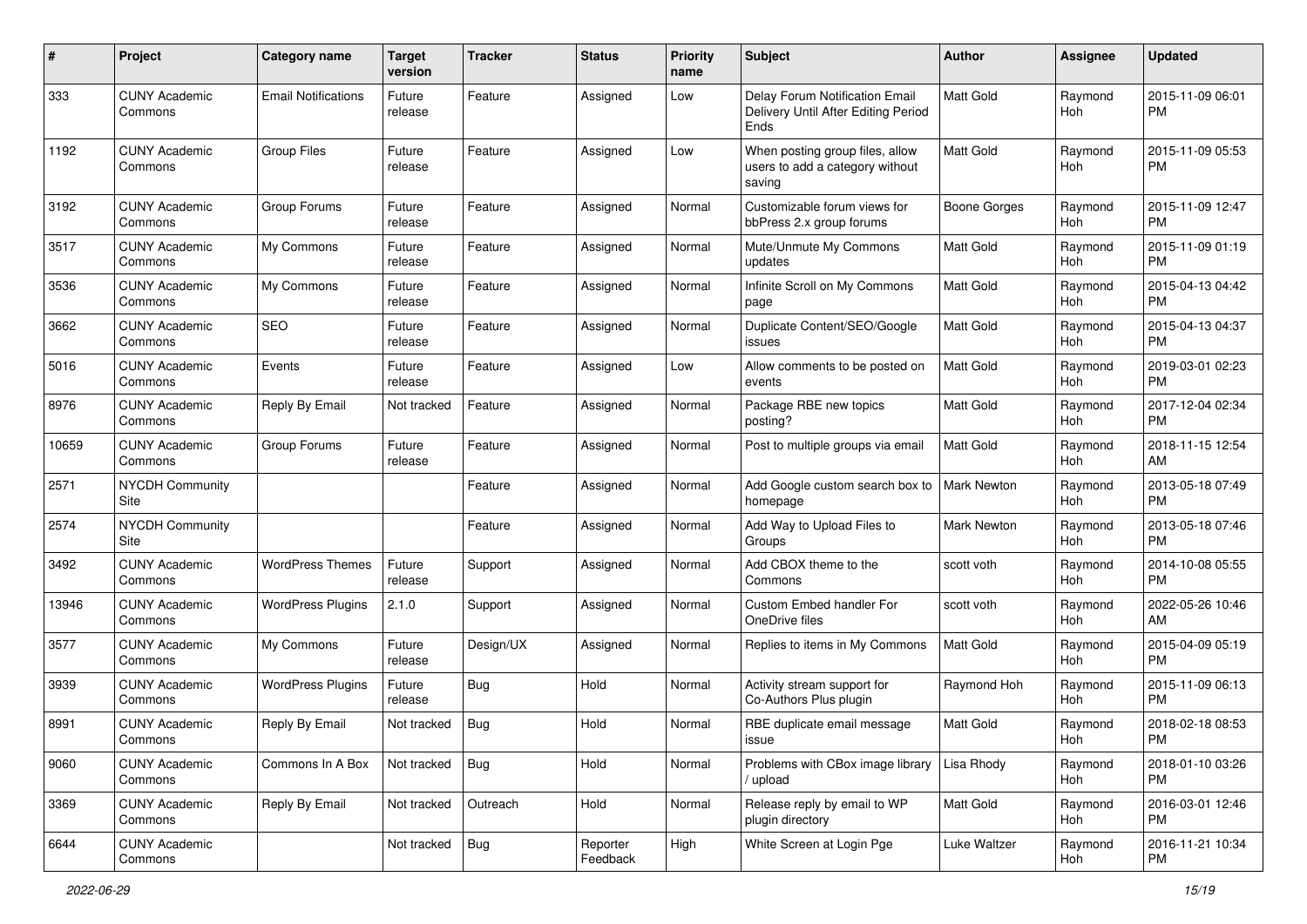| #     | Project                         | <b>Category name</b>       | Target<br>version | <b>Tracker</b> | <b>Status</b>                       | <b>Priority</b><br>name | Subject                                                                    | Author                  | <b>Assignee</b>       | <b>Updated</b>                |
|-------|---------------------------------|----------------------------|-------------------|----------------|-------------------------------------|-------------------------|----------------------------------------------------------------------------|-------------------------|-----------------------|-------------------------------|
| 10262 | <b>CUNY Academic</b><br>Commons |                            | Not tracked       | Bug            | Reporter<br>Feedback                | Normal                  | Newsletter Plugin: Broken Image<br>at Bottom of All Newsletters            | Mark Webb               | Raymond<br><b>Hoh</b> | 2018-08-30 05:17<br><b>PM</b> |
| 11971 | <b>CUNY Academic</b><br>Commons | <b>Email Notifications</b> | Future<br>release | <b>Bug</b>     | Reporter<br>Feedback                | Low                     | Pictures obscured in emailed post<br>notifications                         | Marilyn Weber           | Raymond<br>Hoh        | 2019-11-21 01:14<br><b>PM</b> |
| 13328 | <b>CUNY Academic</b><br>Commons | Group Forums               | Not tracked       | <b>Bug</b>     | Reporter<br>Feedback                | Normal                  | cross-posting in two related<br>groups                                     | Marilyn Weber           | Raymond<br>Hoh        | 2020-09-15 10:39<br><b>PM</b> |
| 15516 | <b>CUNY Academic</b><br>Commons | <b>WordPress Plugins</b>   |                   | Bug            | Reporter<br>Feedback                | Normal                  | Can't publish or save draft of post<br>on wordpress.com                    | Raffi<br>Khatchadourian | Raymond<br>Hoh        | 2022-03-02 05:52<br><b>PM</b> |
| 16245 | <b>CUNY Academic</b><br>Commons | WordPress (misc)           |                   | <b>Bug</b>     | Reporter<br>Feedback                | Normal                  | Save Button missing on<br>WordPress Profile page                           | scott voth              | Raymond<br>Hoh        | 2022-06-16 03:09<br><b>PM</b> |
| 7115  | <b>CUNY Academic</b><br>Commons | Groups (misc)              | Future<br>release | Feature        | Reporter<br>Feedback                | Normal                  | make licensing info clear during<br>group creation                         | <b>Matt Gold</b>        | Raymond<br>Hoh        | 2020-12-08 11:32<br>AM        |
| 11149 | <b>CUNY Academic</b><br>Commons |                            | Not tracked       | Support        | Reporter<br>Feedback                | Normal                  | comments getting blocked                                                   | Marilyn Weber           | Raymond<br><b>Hoh</b> | 2019-03-26 11:40<br>AM        |
| 12004 | <b>CUNY Academic</b><br>Commons |                            | Not tracked       | Support        | Reporter<br>Feedback                | Normal                  | Notifications for spam blog<br>comments                                    | Gina Cherry             | Raymond<br>Hoh        | 2019-11-01 12:05<br><b>PM</b> |
| 12741 | <b>CUNY Academic</b><br>Commons | <b>WordPress Plugins</b>   | Not tracked       | Support        | Reporter<br>Feedback                | Normal                  | <b>Tableau Public Viz Block</b>                                            | Marilyn Weber           | Raymond<br><b>Hoh</b> | 2020-05-12 11:00<br>AM        |
| 14983 | <b>CUNY Academic</b><br>Commons | WordPress (misc)           | Not tracked       | Support        | Reporter<br>Feedback                | Normal                  | 'Read More" tag not working                                                | Rebecca Krisel          | Raymond<br>Hoh        | 2021-11-23 01:17<br><b>PM</b> |
| 16110 | <b>CUNY Academic</b><br>Commons |                            |                   | Support        | Reporter<br>Feedback                | Normal                  | remove Creative Commons<br>license from pages?                             | Marilyn Weber           | Raymond<br>Hoh        | 2022-05-17 06:11<br><b>PM</b> |
| 11649 | <b>CUNY Academic</b><br>Commons | <b>WordPress Plugins</b>   | 2.0.2             | <b>Bug</b>     | In Progress                         | Normal                  | CC license displayed on every<br>page                                      | Gina Cherry             | Raymond<br>Hoh        | 2022-06-14 11:36<br>AM        |
| 14994 | <b>CUNY Academic</b><br>Commons | cdev.gc.cuny.edu           | Not tracked       | Support        | In Progress                         | Normal                  | Clear Cache on CDEV                                                        | scott voth              | Raymond<br>Hoh        | 2021-12-07 03:51<br><b>PM</b> |
| 16296 | <b>CUNY Academic</b><br>Commons | Home Page                  | 2.0.2             | <b>Bug</b>     | Staged for<br>Production<br>Release | Normal                  | "Visit Profile" link on Member<br>Directory page doesn't work<br>properly  | Raymond Hoh             | Raymond<br>Hoh        | 2022-06-24 07:54<br><b>PM</b> |
| 16306 | <b>CUNY Academic</b><br>Commons | Messages                   | 2.0.2             | <b>Bug</b>     | Staged for<br>Production<br>Release | Normal                  | Confusing messaging on send<br>message page                                | Matt Gold               | Raymond<br>Hoh        | 2022-06-28 06:10<br><b>PM</b> |
| 16312 | <b>CUNY Academic</b><br>Commons | <b>WordPress Plugins</b>   | 2.0.2             | Bug            | Staged for<br>Production<br>Release | Normal                  | Remove VaultPress plug-in                                                  | Raffi<br>Khatchadourian | Raymond<br>$ $ Hoh    | 2022-06-28 08:44<br>PM        |
| 16313 | <b>CUNY Academic</b><br>Commons | Social Paper               | 2.0.2             | Bug            | Staged for<br>Production<br>Release | Normal                  | "My Papers" admin nav should be<br>removed for users without any<br>papers | Raymond Hoh             | Raymond<br>Hoh        | 2022-06-28 06:14<br><b>PM</b> |
| 16291 | <b>CUNY Academic</b><br>Commons | Site cloning               | 2.0.2             | Support        | Staged for<br>Production<br>Release | Normal                  | Images coming up blank in Media<br>Library                                 | Marilyn Weber           | Raymond<br>Hoh        | 2022-06-23 08:28<br>PM        |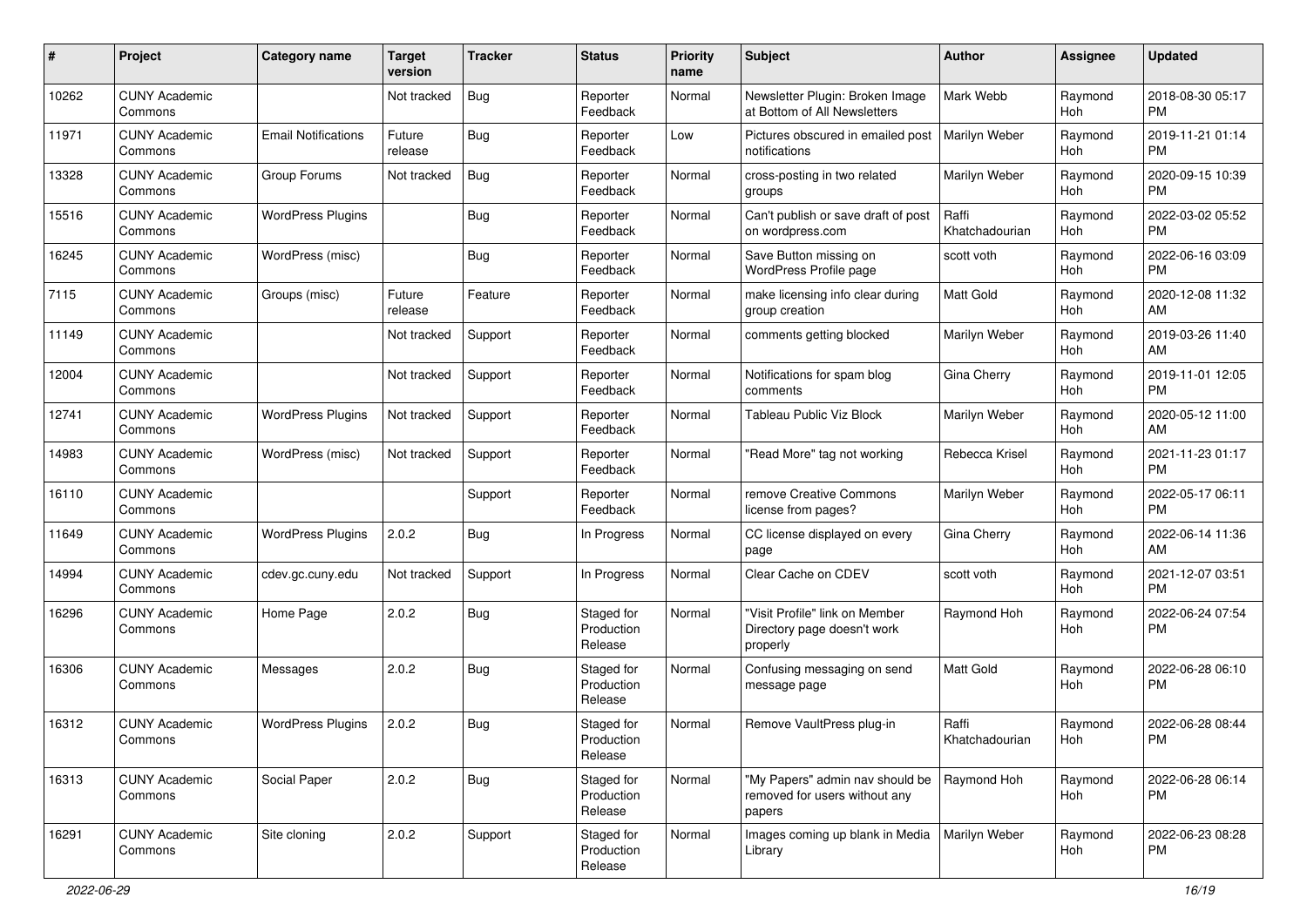| #    | Project                         | <b>Category name</b>     | <b>Target</b><br>version | <b>Tracker</b> | <b>Status</b> | <b>Priority</b><br>name | <b>Subject</b>                                                                                                                                        | <b>Author</b>           | <b>Assignee</b>     | <b>Updated</b>                |
|------|---------------------------------|--------------------------|--------------------------|----------------|---------------|-------------------------|-------------------------------------------------------------------------------------------------------------------------------------------------------|-------------------------|---------------------|-------------------------------|
| 497  | <b>CUNY Academic</b><br>Commons | <b>WordPress Plugins</b> | Future<br>release        | Feature        | Assigned      | Normal                  | Drag and Drop Ordering on<br>Gallery Post Plugin                                                                                                      | Matt Gold               | Ron Rennick         | 2015-11-09 06:18<br><b>PM</b> |
| 308  | <b>CUNY Academic</b><br>Commons | Registration             | Future<br>release        | Feature        | <b>New</b>    | Normal                  | Group recommendations for<br>signup process                                                                                                           | Boone Gorges            | Samantha<br>Raddatz | 2015-11-09 05:07<br><b>PM</b> |
| 5050 | <b>CUNY Academic</b><br>Commons | Social Paper             | Future<br>release        | Feature        | New           | Low                     | Making comments visible in SP<br>editing mode (SP suggestion #1)                                                                                      | Marilyn Weber           | Samantha<br>Raddatz | 2019-09-17 11:10<br><b>PM</b> |
| 5053 | <b>CUNY Academic</b><br>Commons | Social Paper             | Future<br>release        | Feature        | <b>New</b>    | Low                     | Scrollable menu to add readers<br>(SP suggestion #4)                                                                                                  | Marilyn Weber           | Samantha<br>Raddatz | 2016-04-21 05:21<br>PM        |
| 5058 | <b>CUNY Academic</b><br>Commons | Social Paper             | Future<br>release        | Feature        | New           | Low                     | Can there be a clearer signal that<br>even when comments have<br>already been made you add<br>comments by clicking on the side?<br>(SP suggestion #5) | Marilyn Weber           | Samantha<br>Raddatz | 2016-02-11 10:24<br>PM        |
| 5397 | <b>CUNY Academic</b><br>Commons | Social Paper             | Future<br>release        | Feature        | New           | Normal                  | frustrating to have to<br>enable/disable in SP                                                                                                        | Marilyn Weber           | Samantha<br>Raddatz | 2016-04-20 03:39<br><b>PM</b> |
| 5298 | <b>CUNY Academic</b><br>Commons |                          | Not tracked              | Publicity      | New           | Normal                  | Survey Pop-Up Text                                                                                                                                    | Samantha Raddatz        | Samantha<br>Raddatz | 2016-03-22 12:27<br>PM        |
| 4226 | <b>CUNY Academic</b><br>Commons | <b>BuddyPress Docs</b>   | Future<br>release        | Design/UX      | New           | Normal                  | Add option to connect a Doc with<br>a Group                                                                                                           | Samantha Raddatz        | Samantha<br>Raddatz | 2015-09-09 04:08<br>PM        |
| 4253 | <b>CUNY Academic</b><br>Commons | <b>Public Portfolio</b>  | Future<br>release        | Design/UX      | New           | Normal                  | Encourage users to add portfolio<br>content                                                                                                           | Samantha Raddatz        | Samantha<br>Raddatz | 2015-07-07 11:32<br>AM        |
| 4622 | <b>CUNY Academic</b><br>Commons | <b>Public Portfolio</b>  | Future<br>release        | Design/UX      | New           | Normal                  | <b>Profile Visibility Settings</b>                                                                                                                    | Samantha Raddatz        | Samantha<br>Raddatz | 2015-09-21 12:18<br><b>PM</b> |
| 5183 | <b>CUNY Academic</b><br>Commons | Social Paper             | Future<br>release        | Design/UX      | <b>New</b>    | Normal                  | Creating a new paper when<br>viewing an existing paper                                                                                                | Raffi<br>Khatchadourian | Samantha<br>Raddatz | 2016-02-02 12:09<br><b>PM</b> |
| 4661 | <b>CUNY Academic</b><br>Commons | User Experience          | Future<br>release        | <b>Bug</b>     | Assigned      | Normal                  | Simplify Events text                                                                                                                                  | Matt Gold               | Samantha<br>Raddatz | 2015-10-02 09:06<br><b>PM</b> |
| 310  | <b>CUNY Academic</b><br>Commons | BuddyPress (misc)        | Future<br>release        | Feature        | Assigned      | Low                     | Friend Request Email                                                                                                                                  | Matt Gold               | Samantha<br>Raddatz | 2015-11-09 05:08<br><b>PM</b> |
| 481  | <b>CUNY Academic</b><br>Commons | Groups (misc)            | Future<br>release        | Feature        | Assigned      | Normal                  | ability to archive inactive groups<br>and blogs                                                                                                       | Michael Mandiberg       | Samantha<br>Raddatz | 2015-11-09 05:56<br>PM        |
| 653  | <b>CUNY Academic</b><br>Commons | Group Blogs              | Future<br>release        | Feature        | Assigned      | Normal                  | Redesign Integration of Groups<br>and Blogs                                                                                                           | Matt Gold               | Samantha<br>Raddatz | 2015-11-09 05:40<br><b>PM</b> |
| 1105 | <b>CUNY Academic</b><br>Commons | WordPress (misc)         | Future<br>release        | Feature        | Assigned      | Normal                  | Rephrase Blog Privacy Options                                                                                                                         | Matt Gold               | Samantha<br>Raddatz | 2015-11-09 06:19<br><b>PM</b> |
| 3458 | <b>CUNY Academic</b><br>Commons | Groups (misc)            | Future<br>release        | Feature        | Assigned      | Normal                  | Filter Members of Group by<br>Campus                                                                                                                  | <b>Michael Smith</b>    | Samantha<br>Raddatz | 2014-09-26 08:32<br><b>PM</b> |
| 3473 | <b>CUNY Academic</b><br>Commons | <b>User Experience</b>   | Future<br>release        | Feature        | Assigned      | Normal                  | Commons profile: Add help info<br>about "Positions" replacing "title"                                                                                 | Keith Miyake            | Samantha<br>Raddatz | 2015-11-09 02:28<br><b>PM</b> |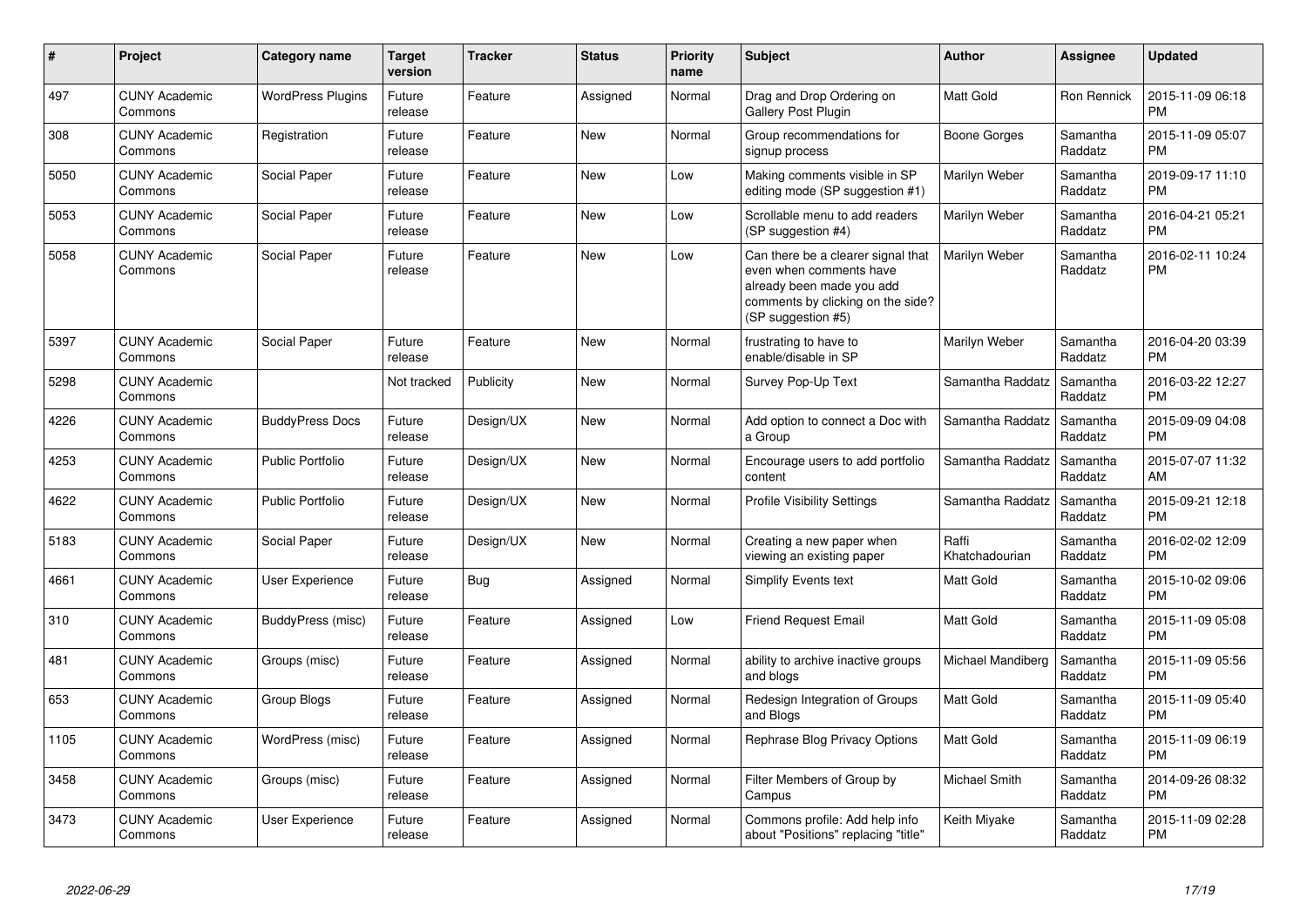| #     | Project                         | Category name               | <b>Target</b><br>version | <b>Tracker</b> | <b>Status</b>        | <b>Priority</b><br>name | Subject                                                                                                                                      | <b>Author</b>          | <b>Assignee</b>     | <b>Updated</b>                |
|-------|---------------------------------|-----------------------------|--------------------------|----------------|----------------------|-------------------------|----------------------------------------------------------------------------------------------------------------------------------------------|------------------------|---------------------|-------------------------------|
| 5225  | <b>CUNY Academic</b><br>Commons | Registration                | Future<br>release        | Feature        | Assigned             | Normal                  | On-boarding Issues                                                                                                                           | <b>Luke Waltzer</b>    | Samantha<br>Raddatz | 2016-02-12 02:58<br><b>PM</b> |
| 4986  | <b>CUNY Academic</b><br>Commons | ZenDesk                     | Not tracked              | Support        | Assigned             | Normal                  | Prepare documentation for<br>Zendesk re web widget                                                                                           | <b>Matt Gold</b>       | Samantha<br>Raddatz | 2016-02-25 03:09<br><b>PM</b> |
| 4027  | <b>CUNY Academic</b><br>Commons | Commons In A Box            | Not tracked              | Design/UX      | Assigned             | Normal                  | Usability review of CBOX update<br>procedures                                                                                                | <b>Matt Gold</b>       | Samantha<br>Raddatz | 2015-05-11 06:36<br><b>PM</b> |
| 4221  | <b>CUNY Academic</b><br>Commons | Group Forums                | Future<br>release        | Design/UX      | Assigned             | Normal                  | Add 'Number of Posts' display<br>option to Forum page                                                                                        | Samantha Raddatz       | Samantha<br>Raddatz | 2015-06-26 02:21<br><b>PM</b> |
| 4235  | <b>CUNY Academic</b><br>Commons |                             | Not tracked              | Design/UX      | Assigned             | Normal                  | Explore user experience around<br>comments on forum topics vs<br>docs                                                                        | <b>Matt Gold</b>       | Samantha<br>Raddatz | 2015-07-21 10:23<br>AM        |
| 4404  | <b>CUNY Academic</b><br>Commons | <b>Public Portfolio</b>     | Future<br>release        | Design/UX      | Assigned             | Normal                  | Change color of permissions info<br>on portfolio editing interface                                                                           | <b>Matt Gold</b>       | Samantha<br>Raddatz | 2015-08-11 05:28<br><b>PM</b> |
| 5317  | <b>CUNY Academic</b><br>Commons | <b>Group Blogs</b>          | Not tracked              | Bug            | Reporter<br>Feedback | Normal                  | Notifications of New Post Didn't<br>Come                                                                                                     | <b>Luke Waltzer</b>    | Samantha<br>Raddatz | 2016-03-21 10:41<br><b>PM</b> |
| 1456  | <b>CUNY Academic</b><br>Commons | Group Invitations           | Future<br>release        | Feature        | Reporter<br>Feedback | Low                     | Invite to Group Button from Profile  <br>Field                                                                                               | <b>Matt Gold</b>       | Samantha<br>Raddatz | 2015-11-09 05:59<br><b>PM</b> |
| 10439 | <b>CUNY Academic</b><br>Commons | Design                      | 2.1.0                    | Design/UX      | New                  | Normal                  | Create Style Guide for Commons                                                                                                               | Sonja Leix             | Sara Cannon         | 2022-06-28 01:43<br>PM        |
| 10580 | <b>CUNY Academic</b><br>Commons | Information<br>Architecture | Future<br>release        | Design/UX      | New                  | Normal                  | Primary nav item review                                                                                                                      | <b>Boone Gorges</b>    | Sara Cannon         | 2022-06-28 01:29<br><b>PM</b> |
| 2612  | <b>CUNY Academic</b><br>Commons |                             | Not tracked              | Publicity      | Assigned             | Normal                  | Pinterest site for the Commons                                                                                                               | local admin            | Sarah<br>Morgano    | 2016-03-04 11:19<br>AM        |
| 3510  | <b>CUNY Academic</b><br>Commons | Publicity                   | 1.7                      | Publicity      | Assigned             | Normal                  | Post on the News Blog re: 'My<br>Commons'                                                                                                    | Micki Kaufman          | Sarah<br>Morgano    | 2014-10-15 11:18<br>AM        |
| 3511  | <b>CUNY Academic</b><br>Commons | Publicity                   | 1.7                      | Publicity      | Assigned             | Normal                  | Social media for 1.7                                                                                                                         | Micki Kaufman          | Sarah<br>Morgano    | 2014-10-14 03:32<br><b>PM</b> |
| 5826  | <b>CUNY Academic</b><br>Commons | <b>WordPress Plugins</b>    | Future<br>release        | Support        | Reporter<br>Feedback | Normal                  | <b>Remove Subscription Options</b><br>plugin from directory                                                                                  | Sarah Morgano          | Sarah<br>Morgano    | 2016-10-21 04:14<br><b>PM</b> |
| 9908  | <b>CUNY Academic</b><br>Commons |                             | Not tracked              | Feature        | New                  | Normal                  | Is it possible to send email<br>updates to users (or an email<br>address not on the list) for only a<br>single page AFTER being<br>prompted? | <b>Michael Shields</b> | scott voth          | 2018-06-11 01:34<br><b>PM</b> |
| 14394 | <b>CUNY Academic</b><br>Commons |                             | Not tracked              | Feature        | New                  | Normal                  | Commons News Site - redesign                                                                                                                 | scott voth             | scott voth          | 2021-09-14 10:46<br>AM        |
| 14787 | <b>CUNY Academic</b><br>Commons | Plugin Packages             | Future<br>release        | Feature        | New                  | Normal                  | Creating a "Design" plugin<br>package                                                                                                        | Laurie Hurson          | scott voth          | 2022-04-27 04:56<br><b>PM</b> |
| 11883 | <b>CUNY Academic</b><br>Commons | Help/Codex                  | Not tracked              | Support        | New                  | Normal                  | Need Embedding Help Page<br>Update (Tableau)                                                                                                 | Anthony Wheeler        | scott voth          | 2019-09-24 08:49<br>AM        |